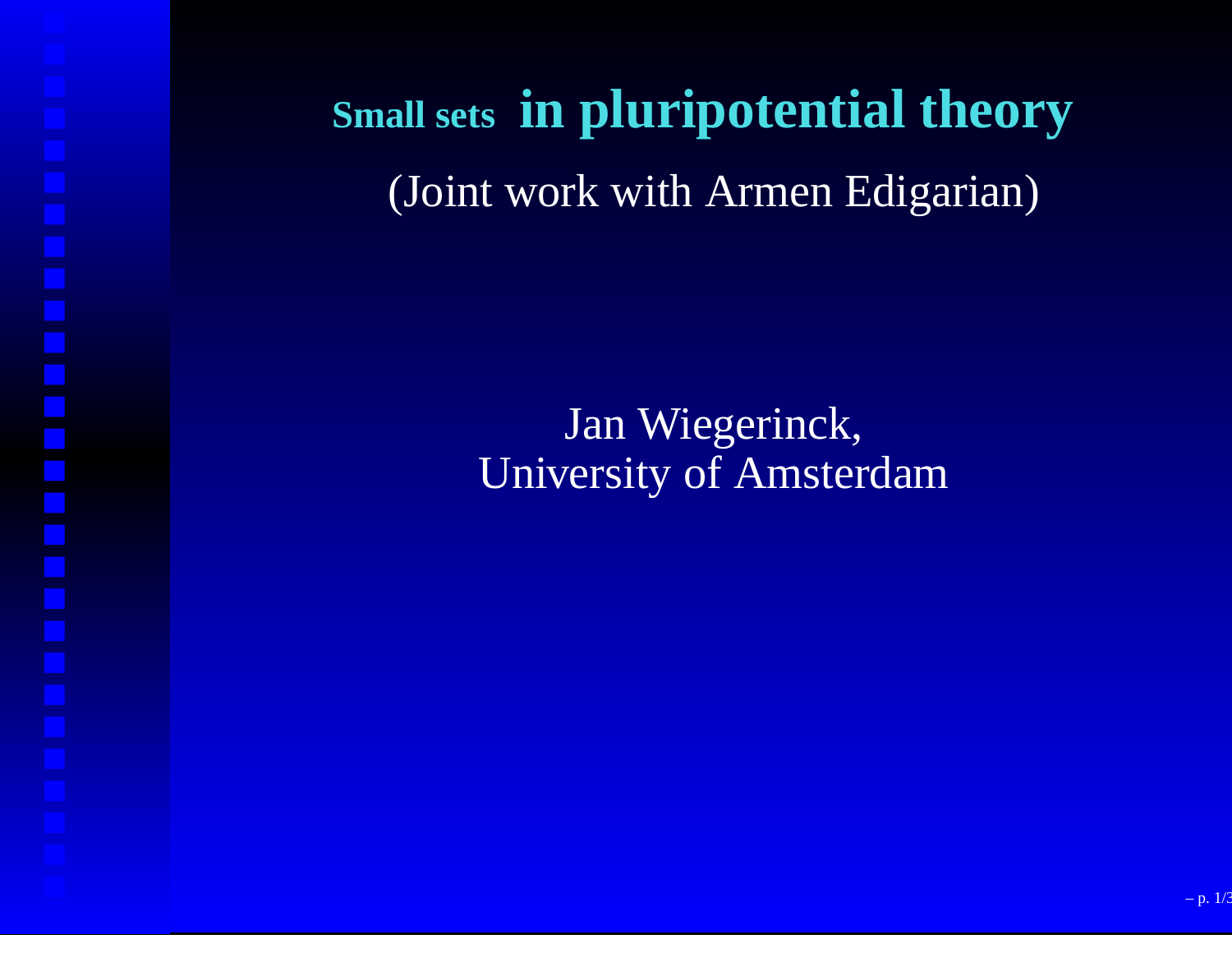# **Potential theory in**

Harmonic function  $h$  on an open set in  $\mathbb C\text{:}$ 

- Locally: real part of holomorphic function  $f$ ;
- Locally: real part of holomorphic function  $f$ ;<br>Solution of  $\Delta h$  (=  $(\frac{\partial^2}{\partial x^2} + \frac{\partial^2}{\partial y^2})h$ ) = 0; Solution of  $\Delta h$  (=  $(\frac{\partial^2}{\partial x^2})$ <br>Mean Value Equality  $x^2$  $\begin{array}{l} \epsilon_1 + \frac{\partial^2}{\partial y^2})h) \ = 0 \ \epsilon_2^{it} \hskip 2pt dt. \end{array}$ ;<br>,
- Mean Value Equality
	- Mean Value Equality<br> $h(z) = \frac{1}{2\pi} \int_0^{2\pi} h(z +$  $(z) = \frac{1}{2\pi} \int_0^{2\pi} h(z + re^{it}) dt$ .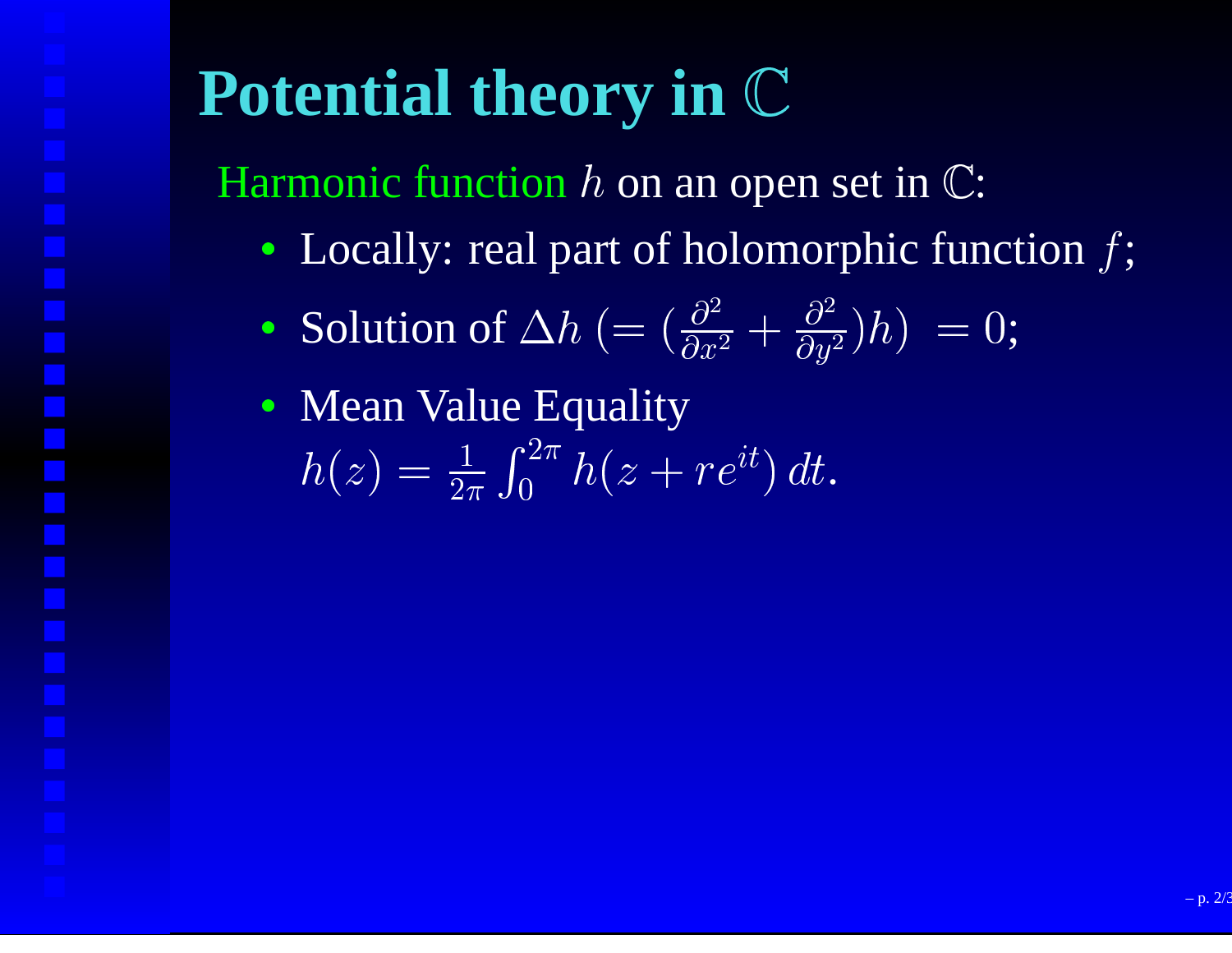# **Potential theory in**

Harmonic function  $h$  on an open set in  $\mathbb C\text{:}$ 

- Locally: real part of holomorphic function  $f$ ;
- Locally: real part of holomorphic function  $f$ ;<br>Solution of  $\Delta h$  (=  $(\frac{\partial^2}{\partial x^2} + \frac{\partial^2}{\partial y^2})h$ ) = 0; Solution of  $\Delta h$  (=  $(\frac{\partial^2}{\partial x^2})$ <br>Mean Value Equality  $\begin{array}{l} \epsilon_1 + \frac{\partial^2}{\partial y^2})h) \ = 0 \ \epsilon_2^{it} \hskip 2pt dt. \end{array}$ ;<br>,
- $x^2$ • Mean Value Equality Mean Value Equality<br> $h(z) = \frac{1}{2\pi} \int_0^{2\pi} h(z +$  $(z) = \frac{1}{2\pi} \int_0^{2\pi} h(z + re^{it}) dt$ <br>urmonic function *u*: upper s<br> $\Delta u \ge 0$  (as distribution) .

Subharmonic function  $u\colon$  upper semicontinuous and

- $\Delta u \geq 0$  (as distribution)
- Mean Value Inequality

Mean Value Inequality<br> $u(z) \leq \frac{1}{2\pi} \int_0^{2\pi} u(z+r)$  $\sim 1 \epsilon^{2n}$  $\overline{a}$  $\eta$  $\cdots$ ,  $i\mathbf{t}$   $\cdots$ .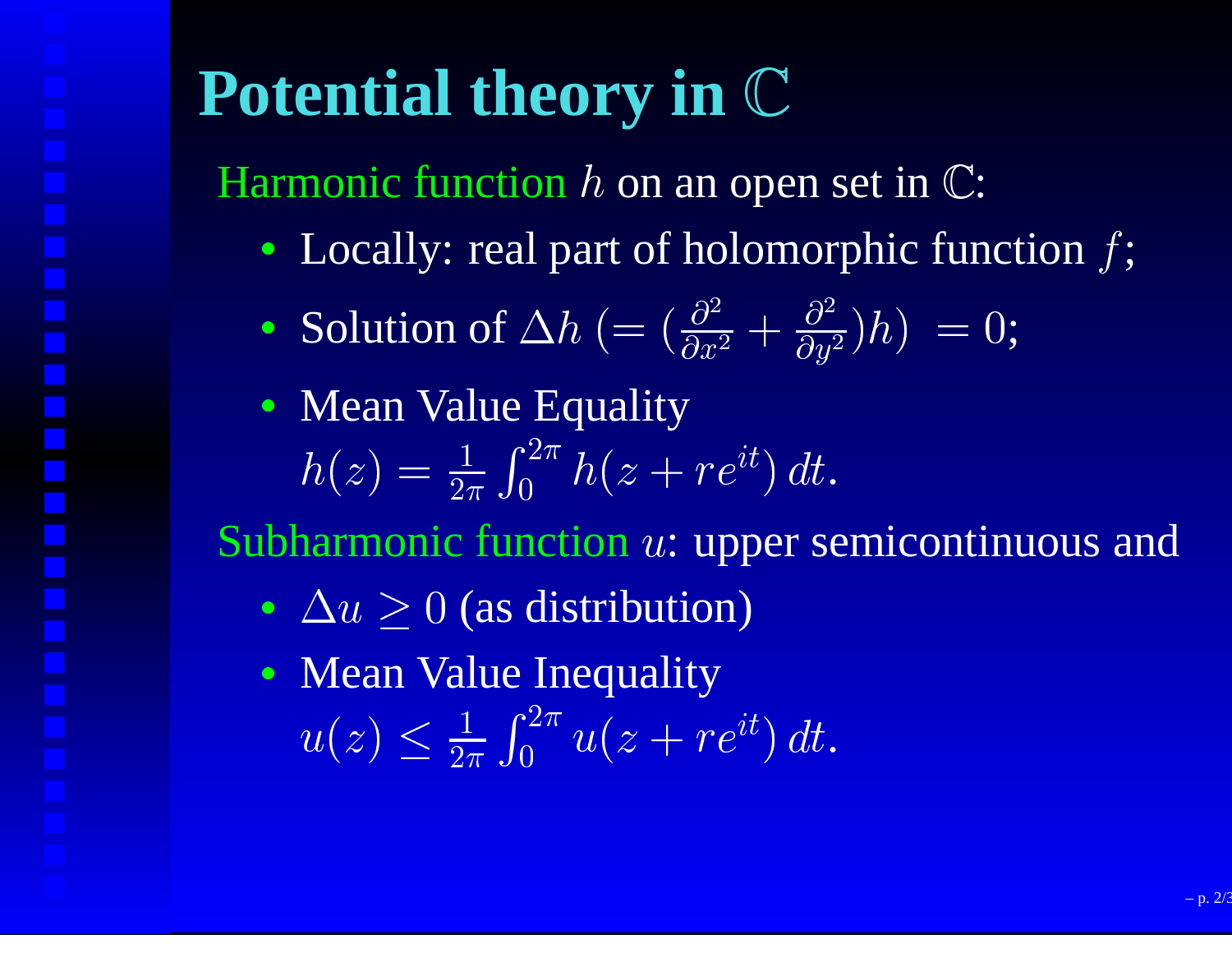### **Properties**

 $\log|f| \in \mathcal{SH}.$ Potential of  $\mu$ :  $P(\mu) = \int \log |z - \zeta| d\mu(\zeta)$  in SH for  $\mu > 0$  a reasonable measure. Riesz: Every  $u \in SH$  is (locally) the sum of a harmonic function and a potential.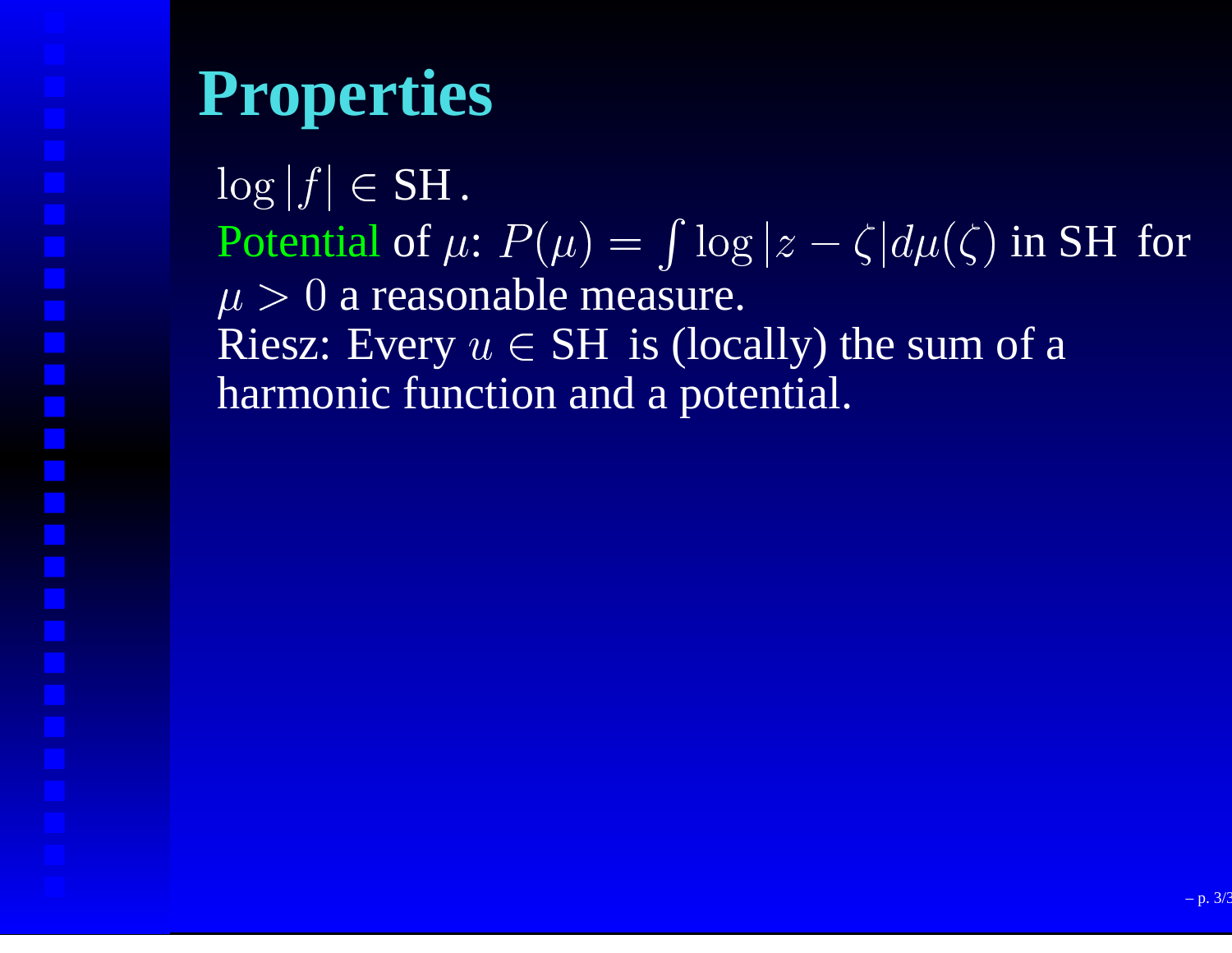### **Properties**

 $\log|f| \in SH$ . Potential of  $\mu$ :  $P(\mu) = \int \log |z - \zeta| d\mu(\zeta)$  in SH for  $\mu > 0$  a reasonable measure. Riesz: Every  $u \in SH$  is (locally) the sum of a harmonic function and a potential. POTENTIAL THEORY!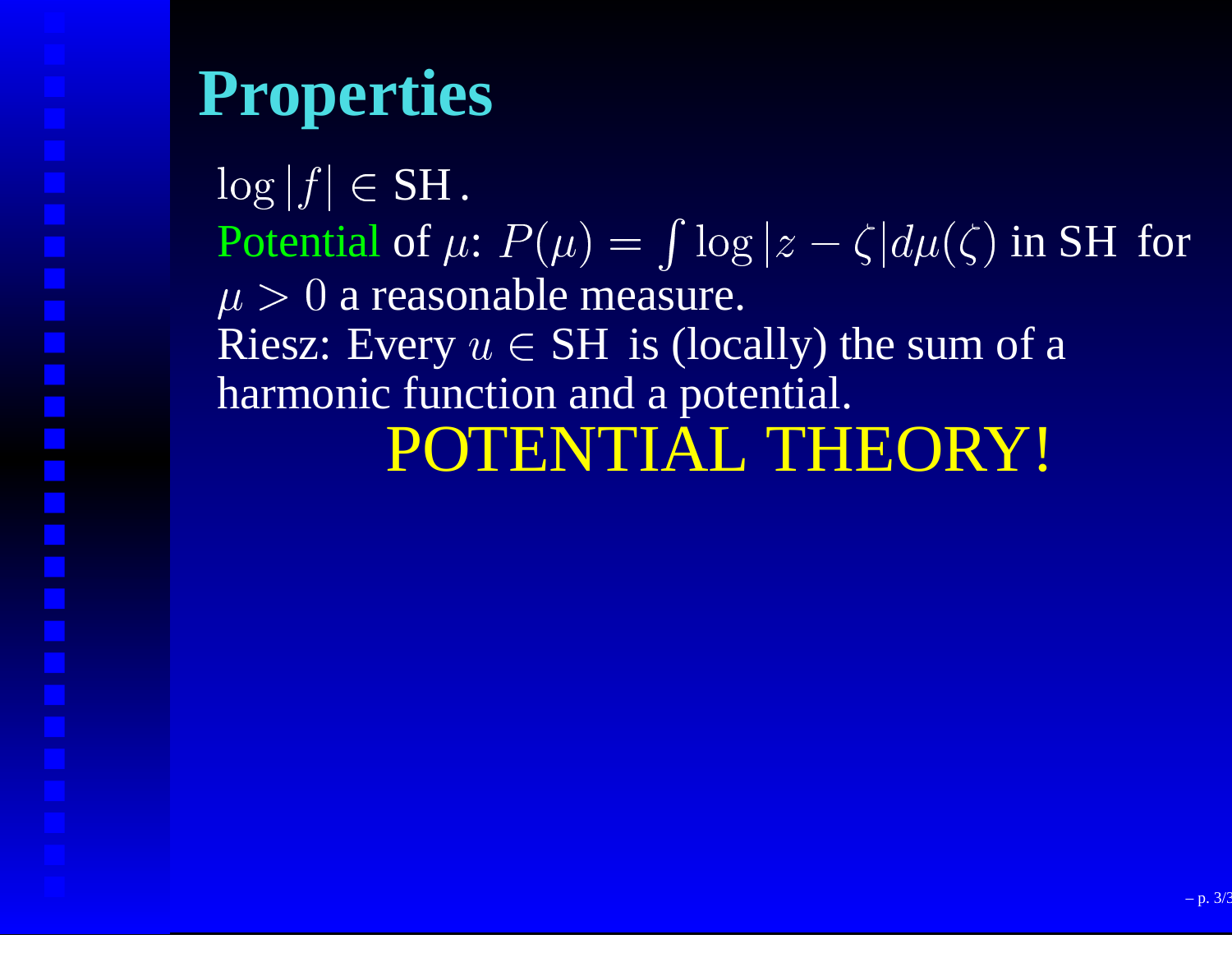### **Properties**

 $\log|f| \in \mathcal{SH}.$ Potential of  $\mu$ :  $P(\mu) = \int \log |z - \zeta| d\mu(\zeta)$  in SH for  $\mu > 0$  a reasonable measure. Riesz: Every  $u \in SH$  is (locally) the sum of a harmonic function and a potential. POTENTIAL THEORY! Potential leads to: Energy of compactly supported  $\mu$ :  $I(\mu) = \int \int \log |z - \zeta| d\mu(\zeta) d\mu(z).$ Capacity of compact  $E$ :

$$
\text{Cap } E = \sup_{|\mu|=1, \text{Supp }\mu \subset E} e^{I(\mu)}.
$$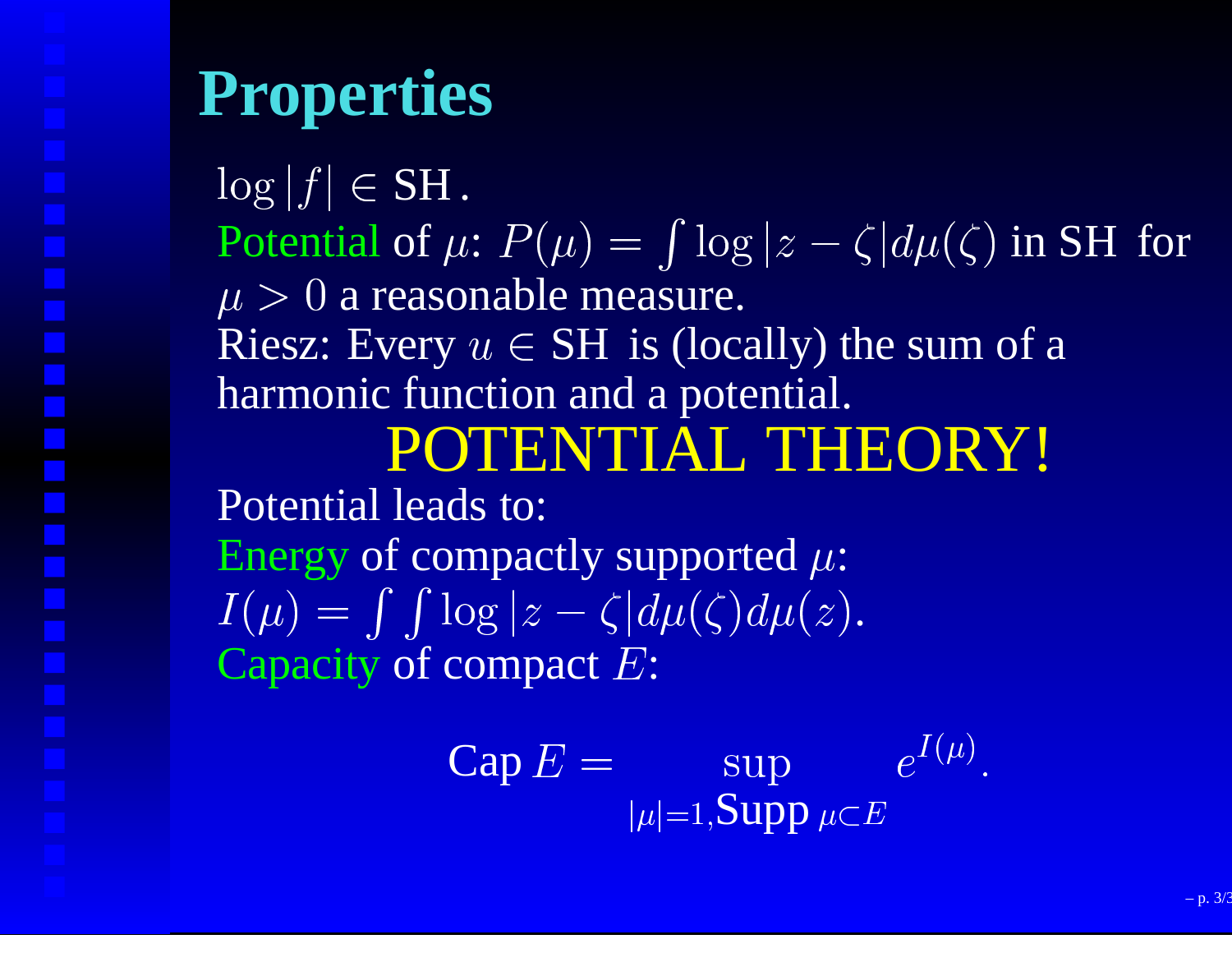# **Small sets in potential theory**

Sets of capacity 0 are the small sets.  $\Box$   $D.$  Equivalent are

- $C_{\alpha n} (E)$  0 ;<br>,
- Cap ( $\exists h \in$  $\exists h \in \text{SH} \text{ s.t. } h|_E = -\infty$ , i.e. E is polar;
- Every bounded from harmonic function on  $D \setminus$  extends harmonically to  $D$ . extends harmonically to  $D.$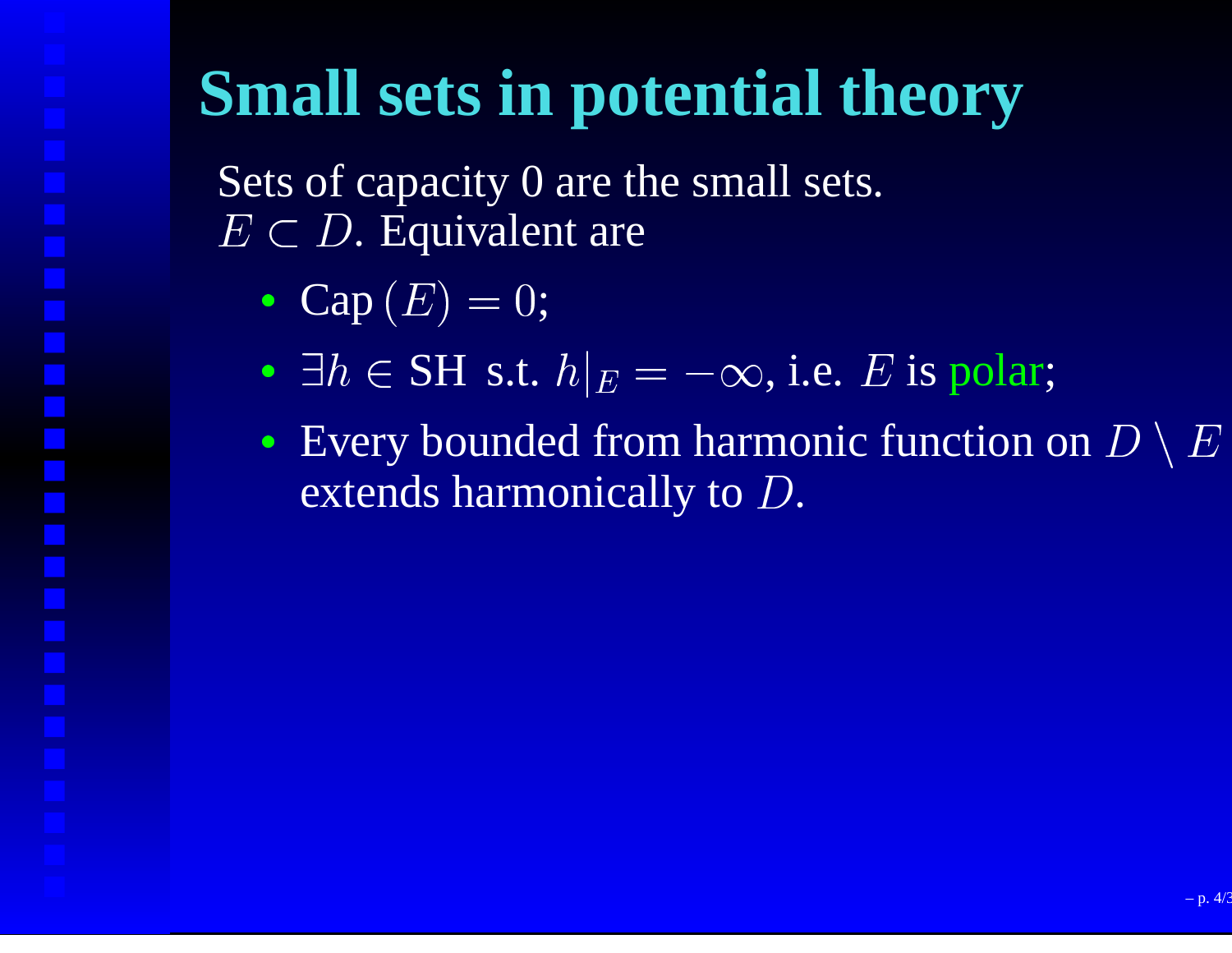# **Small sets in potential theory**

Sets of capacity 0 are the small sets.  $\Box$   $D.$  Equivalent are

- $C_{\alpha n} (E)$  0 ;<br>,
- Cap ( $\exists h \in$  $\exists h \in \text{SH} \text{ s.t. } h|_E = -\infty$ , i.e. E is polar;
- Every bounded from harmonic function on  $D \setminus$ <br>extends harmonically to  $D$ .<br> $\begin{bmatrix} 1 & -\mathbf{C} \mathbf{U} & \mathbf{S} + \mathbf{E} & -\mathbf{I} \mathbf{b} & -\mathbf{I} \end{bmatrix}$  and then  $F$  is called extends harmonically to  $D.$

If  $\exists h \in \text{SH}$  s.t.  $E = \{h = -\infty\}$ , then E is called complete polar.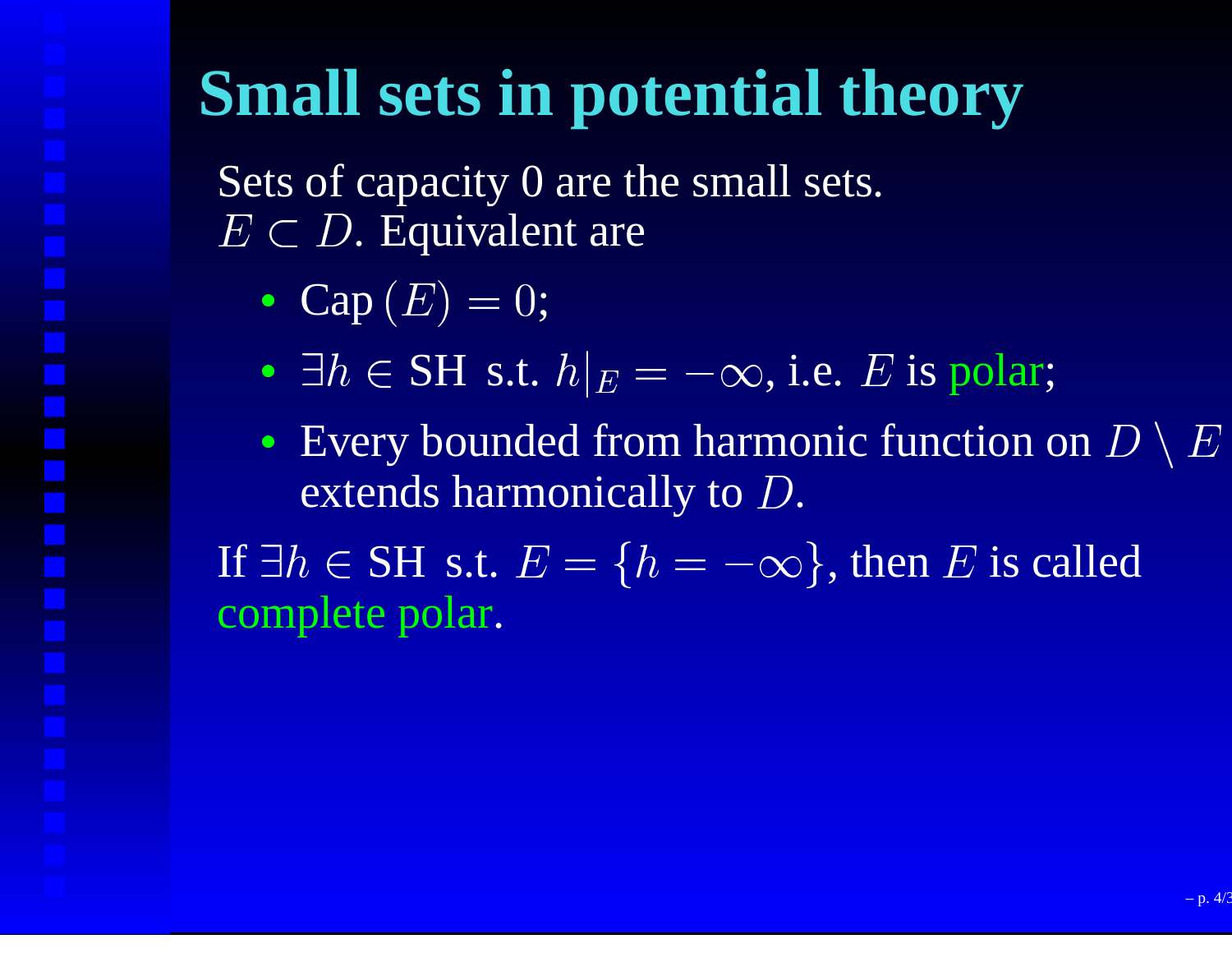# **Small sets in potential theory**

Sets of capacity 0 are the small sets.  $\Box$   $D.$  Equivalent are

- $C_{\alpha n} (E)$  0 ;<br>,
- Cap ( $\exists h \in$  $\exists h \in \text{SH} \text{ s.t. } h|_E = -\infty$ , i.e. E is polar;
- Every bounded from harmonic function on  $D \setminus$ <br>extends harmonically to  $D$ .<br> $\begin{bmatrix} 1 & -\mathbf{C} \mathbf{U} & \mathbf{S} + \mathbf{E} & -\mathbf{I} \mathbf{b} & -\mathbf{I} \end{bmatrix}$  and then  $F$  is called extends harmonically to  $D.$

If  $\exists h \in \text{SH}$  s.t.  $E = \{h = -\infty\}$ , then E is called complete polar. E complete polar iff E polar and a  $G_{\delta}$  (countable intersection of opens)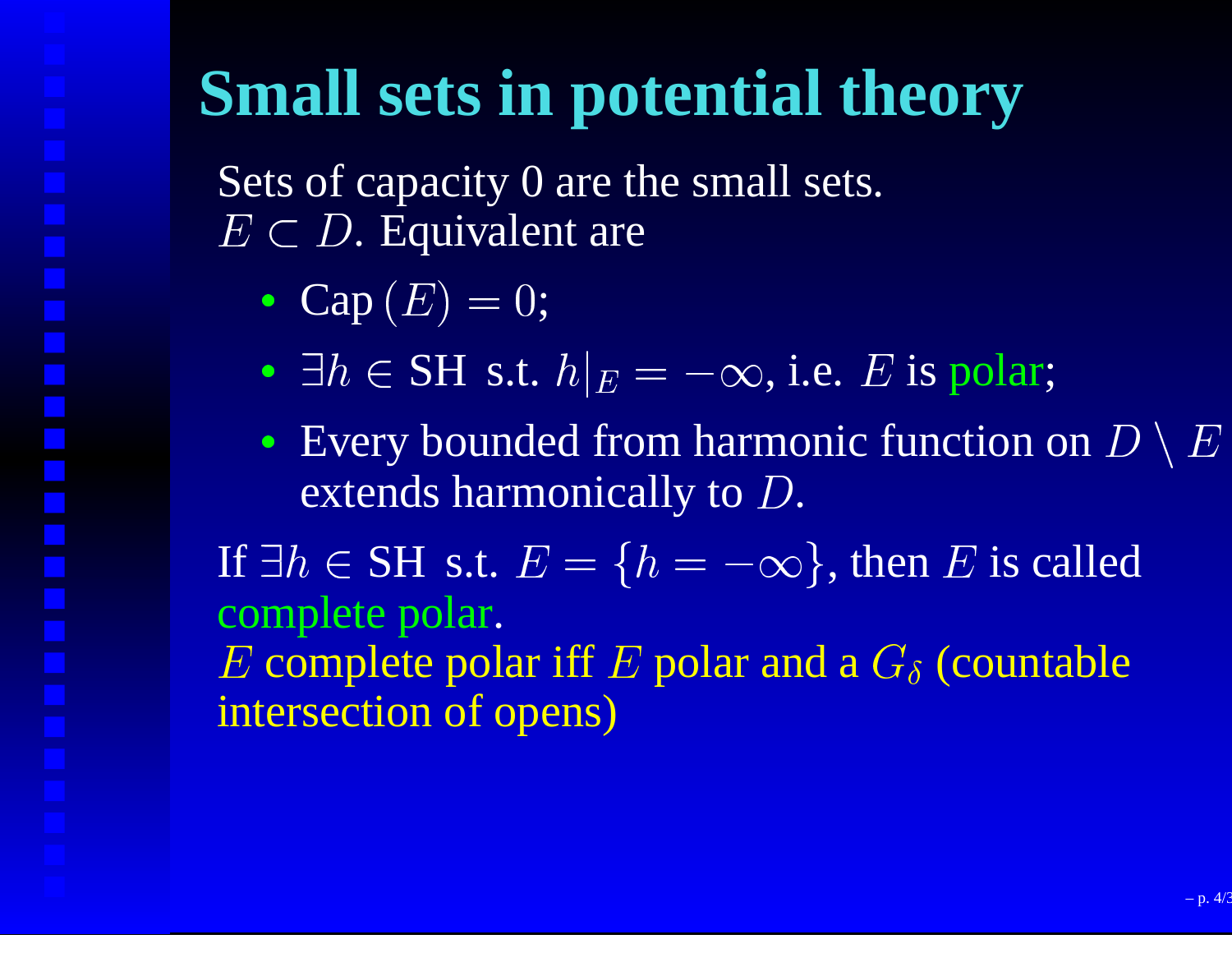# **Dirichlet problem**

a domain in  $\mathbb C$ . Given a (continuous) function  $g$  on D, find harmonic  $h$  on  $D$  with bdry values  $g$ . Solvable ?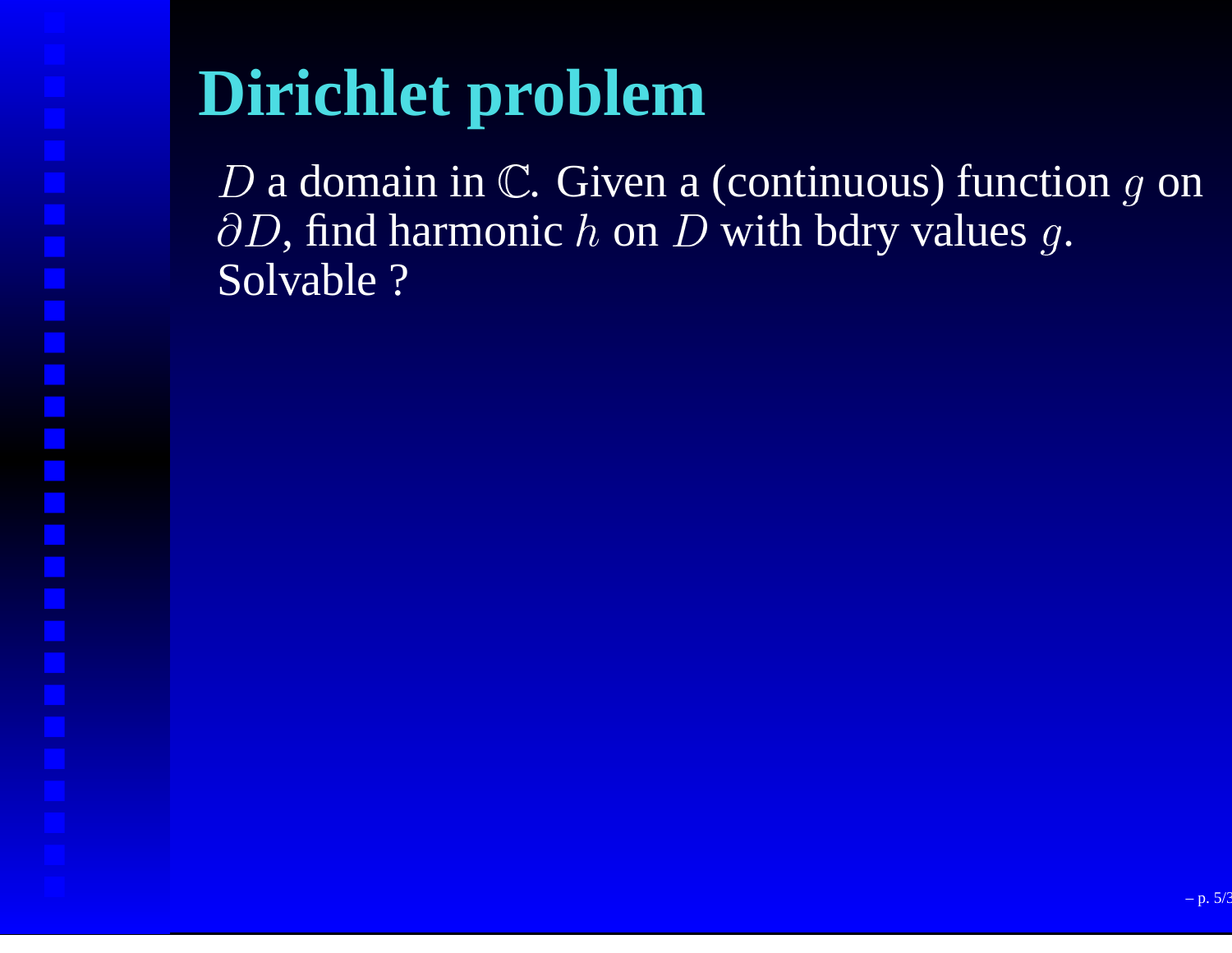# **Dirichlet problem**

a domain in  $\mathbb C$ . Given a (continuous) function  $g$  on D, find harmonic  $h$  on  $D$  with bdry values  $g$ . Solvable ? Almost!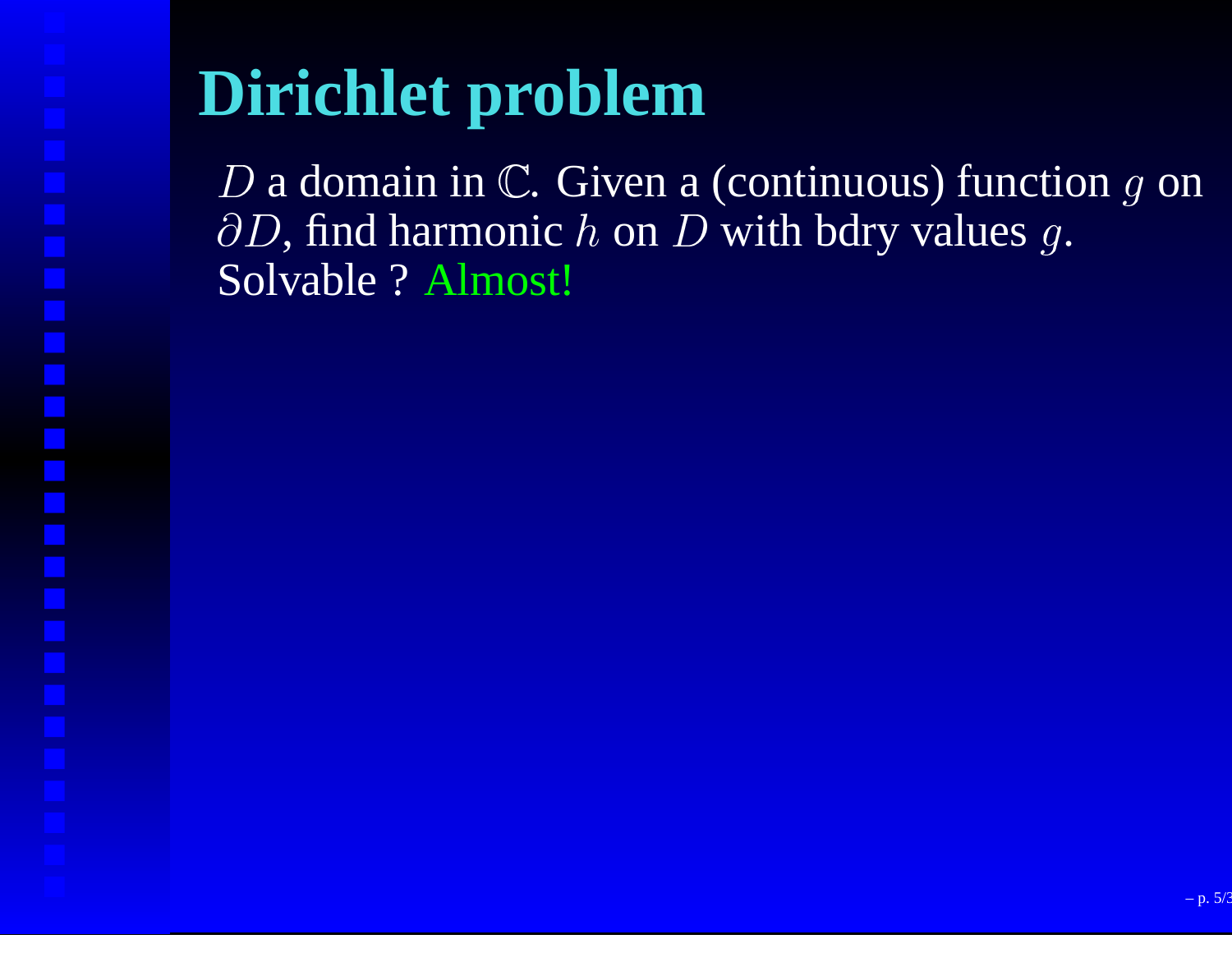# **Dirichlet problem**

a domain in  $\mathbb C$ . Given a (continuous) function  $g$  on D, find harmonic  $h$  on  $D$  with bdry values  $g$ . Solvable ? Almost!  $\{u \in SH(D): u \leq$ on  $\partial D$ Perron family for  $g.$  Perron solution:

$$
\tilde{h}(z) = \sup_{u \in \mathcal{F}} u(z).
$$

solves the Dirichlet problem, excep<sup>t</sup> that the bdry values may be incorrect at an exceptional  $E\subset \partial D.$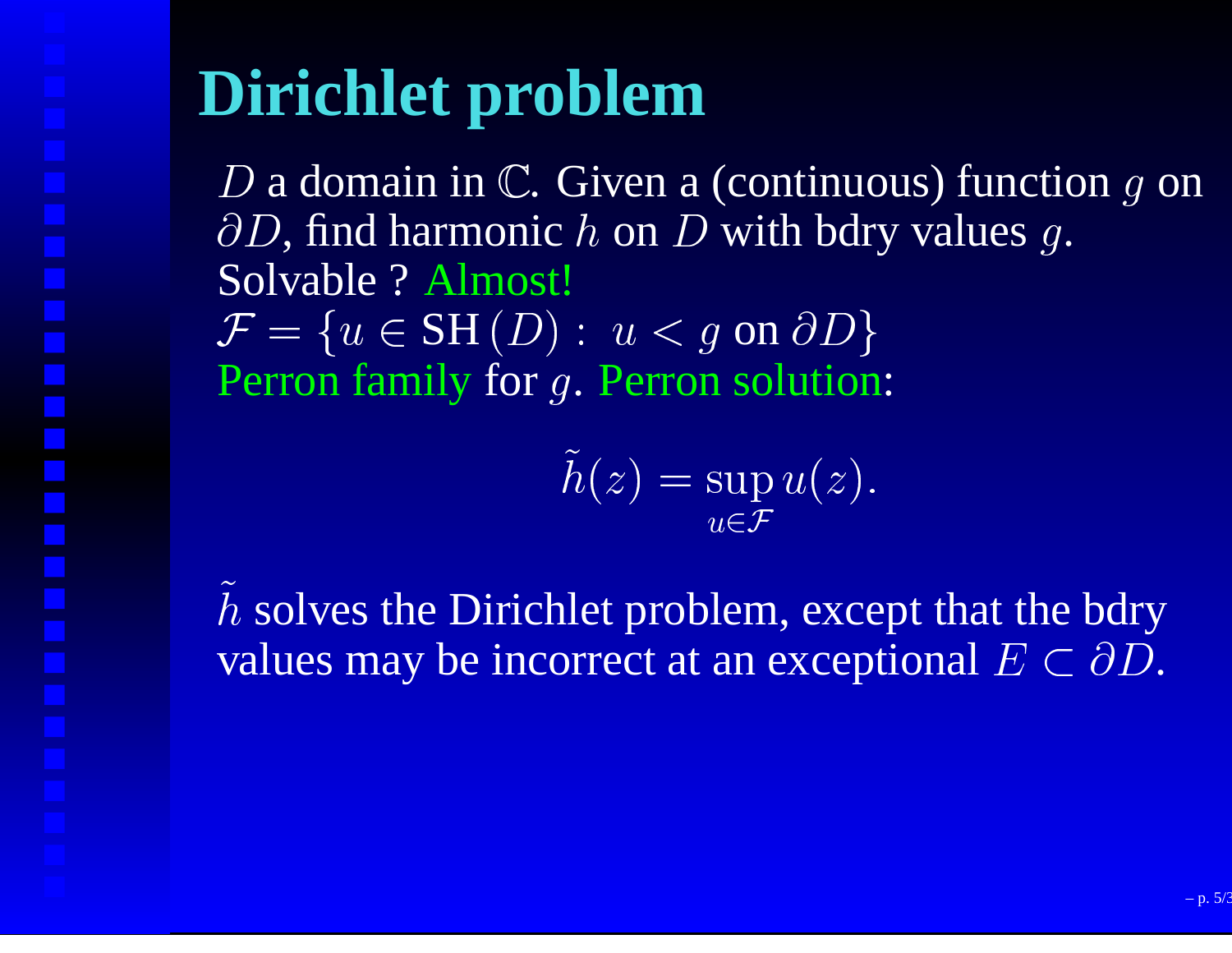- $\bullet$  E is polar;
- $\partial D$  is thin at points of E

S thin at  $\zeta$  if  $\zeta \notin \overline{S}$  or  $\exists$  a nbhd  $U_{\zeta}$  and  $u \in SH(U_{\zeta})$ 

 $\limsup u(z) < u(\zeta).$  $z \to z \to z$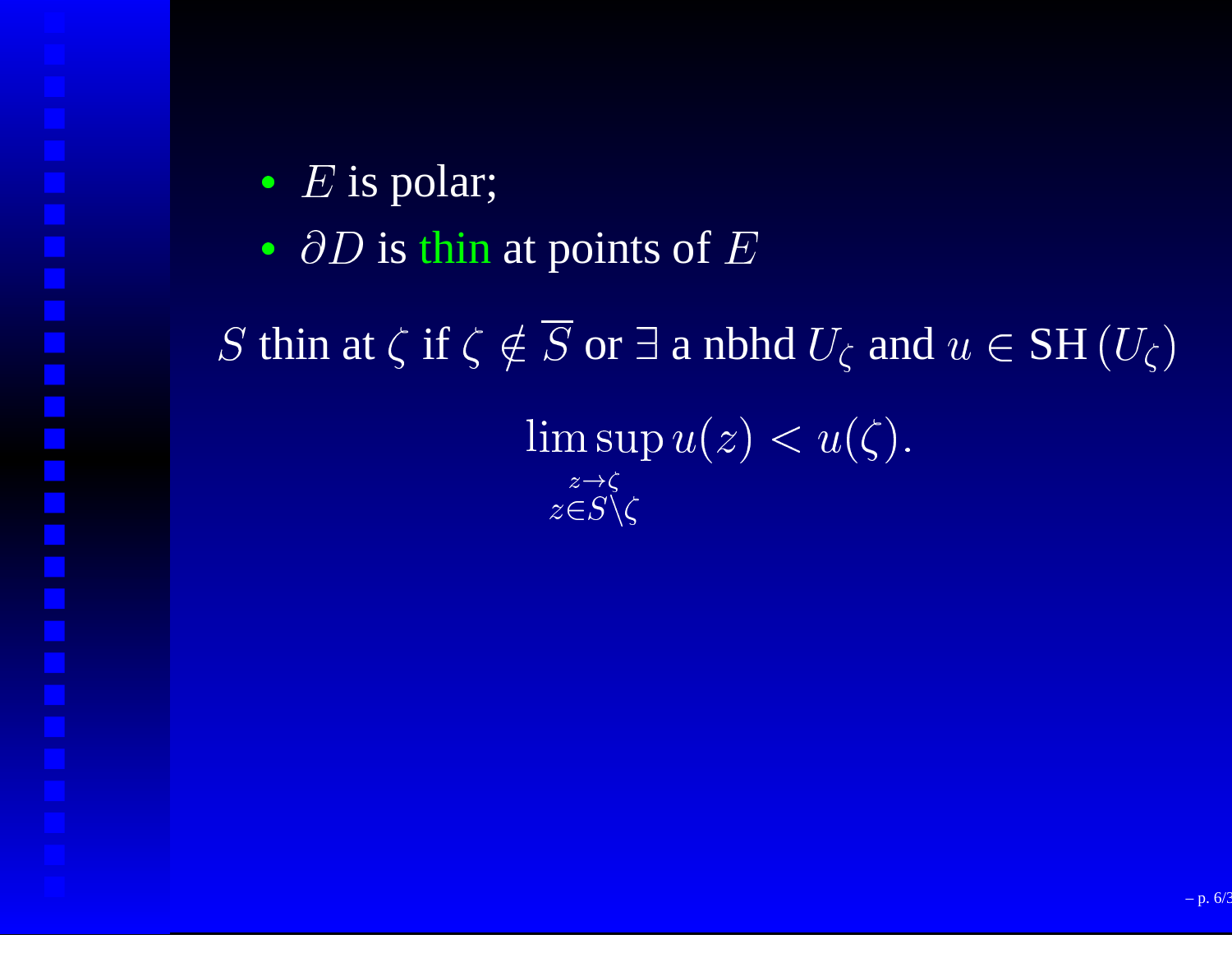•  $E$  is polar;

•  $\partial D$  is thin at points of E

S thin at  $\zeta$  if  $\zeta \notin \overline{S}$  or  $\exists$  a nbhd  $U_{\zeta}$  and  $u \in \overline{SH}(U_{\zeta})$  $\limsup u(z) < u(\zeta)$ .  $z \to \zeta$ <br> $z \in S \setminus \zeta$ 

A closed in  $\overline{D}$ ,  $z \in D \setminus A$ . Harmonic measure  $\omega(z, A, D) = -\sup\{u(z) : u \in \mathcal{SH}(D),\}$  $u \leq 0, u \leq -1$  "at"  $A$ .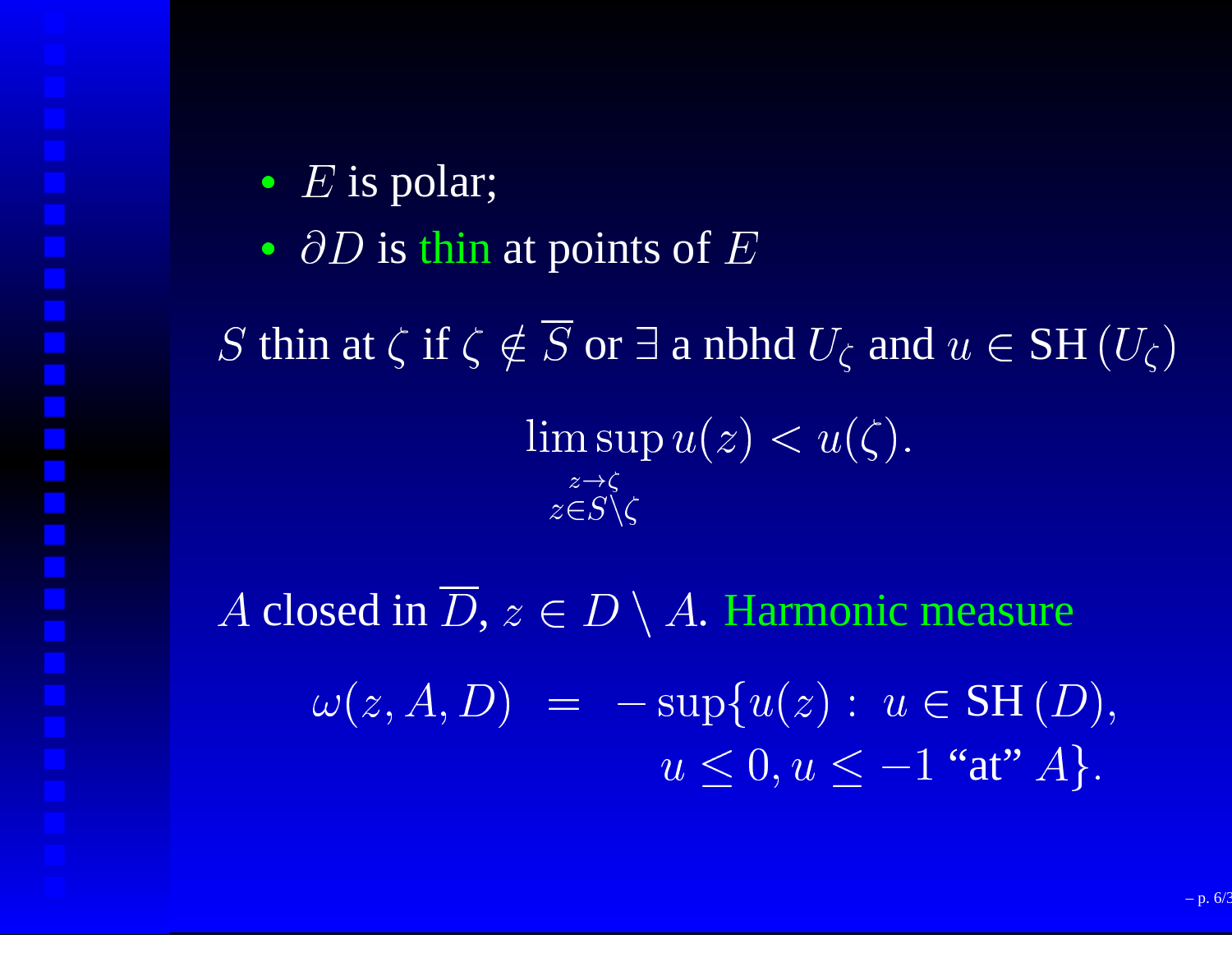# **pluripotential theory**

 $\gamma$ .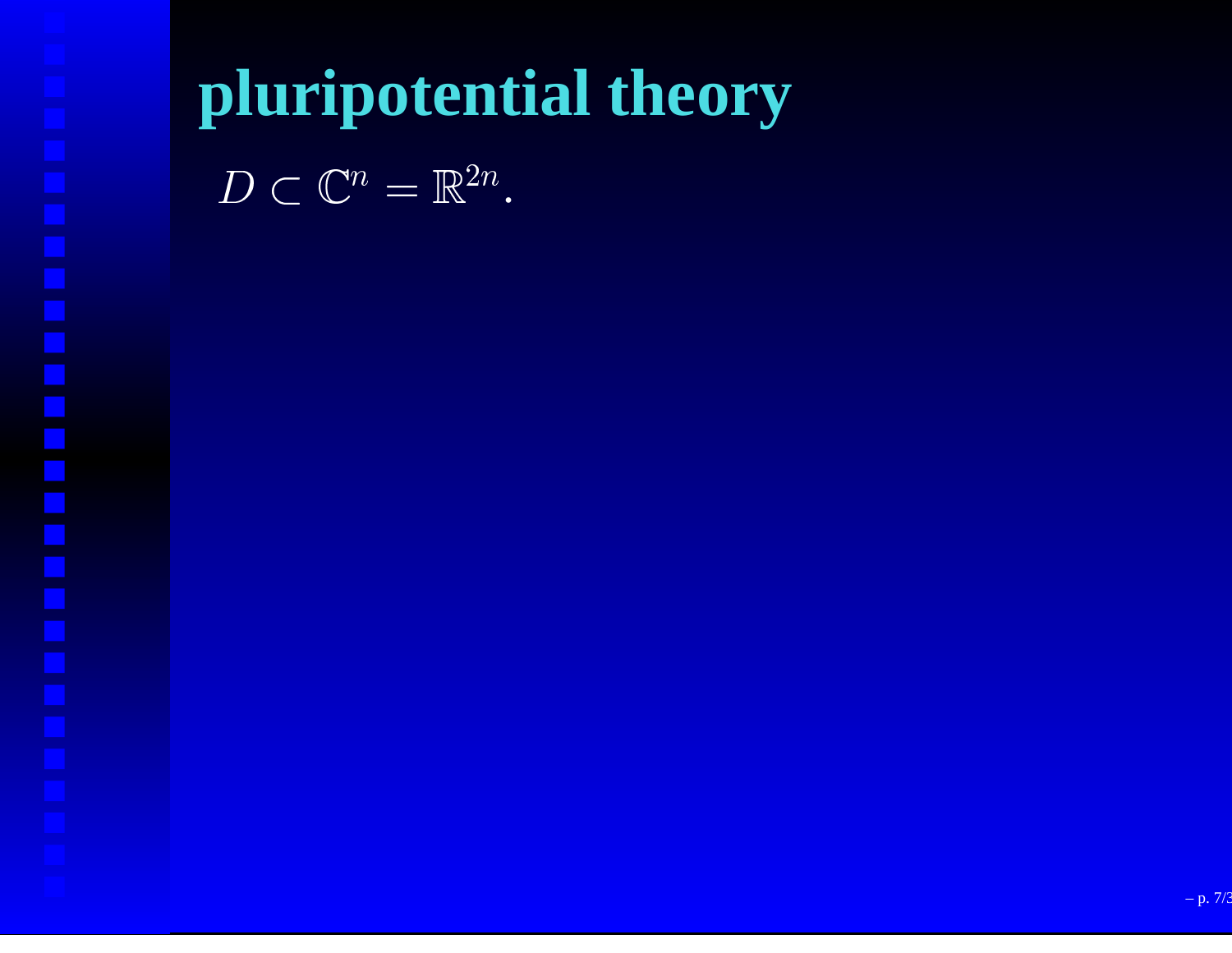# **pluripotential theory**

 $\gamma$  $I_L \in SH$ and  $\forall L$  cor plurisubharmonic<br>nd  $\forall L$  complex lin  $(h\in \mathrm{PSH}$  $(D)$ ) if  $h \in \mathbf{SH}$ - L complex line passing through  $D$ ,  $\tau = \tau$ .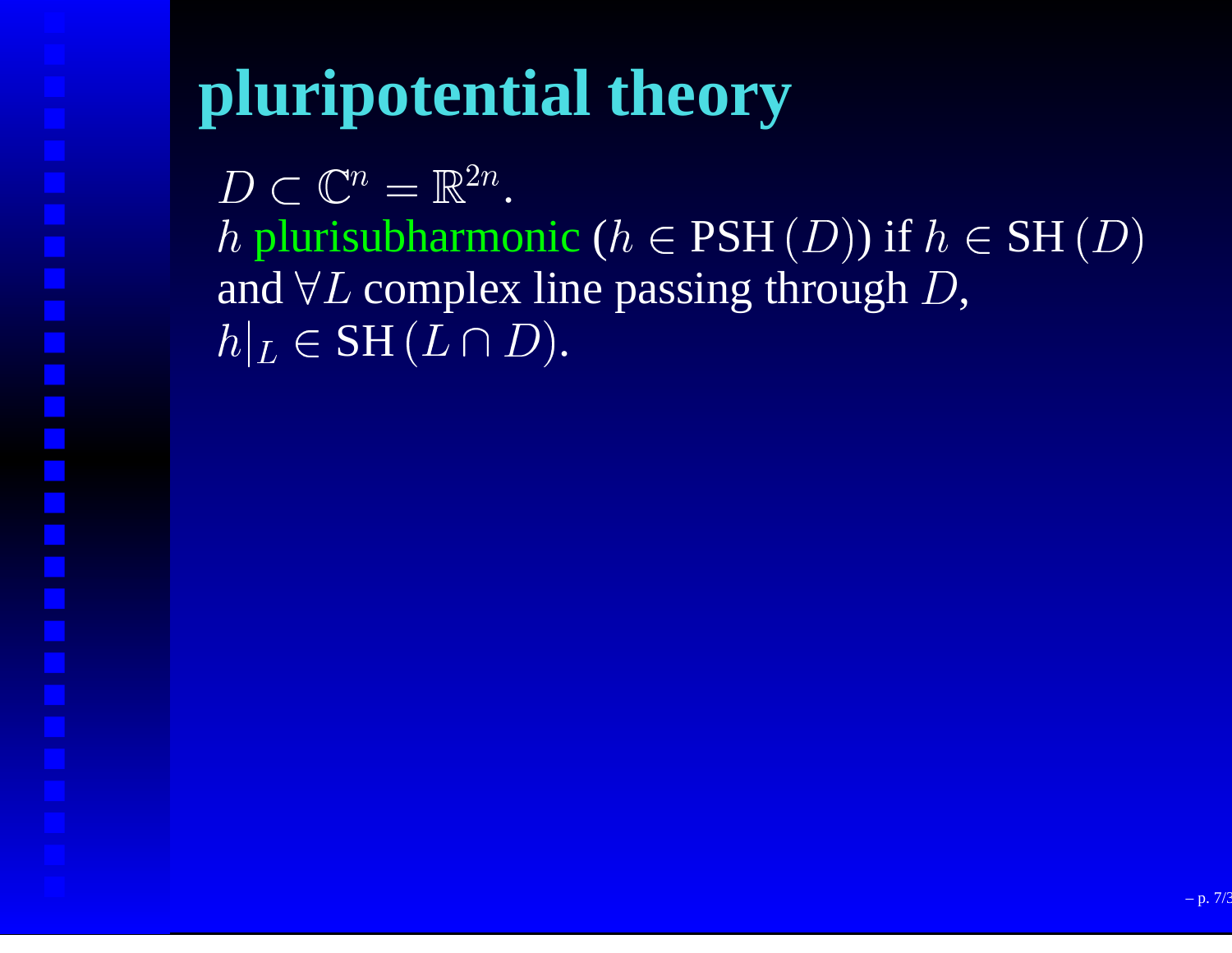# **pluripotential theory**

 $\gamma$ 

 $\sim$   $\sim$   $\sim$ 

 $I_L \in SH$ and  $\forall L$  cor plurisubharmonic<br>nd  $\forall L$  complex lin  $(h\in \mathrm{PSH}$  $(D)$ ) if  $h \in \mathbf{SH}$ - L complex line passing through  $D$ ,  $\tau = \tau$ .  $H(D)$ , and  $u, v, u_n \in \text{PSH}$ **- And the contract of the contract of the contract of the contract of the contract of the contract of the contract of the contract of the contract of the contract of the contract of the contract of the contract of the con** ,  $\,c_n\,$ fast.

- 12  $|f| \in \mathrm{PSH}$ - ,  $\sum C_n$ - $\vert \in$  PSH - ;<br>,
- $\omega$  or  $\omega$  and  $\omega$  is the  $\omega$  of  $\omega$  and  $\omega$  is the  $\omega$  is the  $\omega$   $u + v$  and - $\langle \gamma \rangle$ are in PSH **- And the second contract of the second contract of the second contract of the second** ;<br>,
- ------ $* \in PSH$ - ;<br>,
- wariani umber holomoronic change of variab Invariant under holomorphic change of variables<br>  $\left(\frac{\partial^2 u}{\partial z_i \partial \overline{z_i}}\right) > 0.$

$$
\bullet\ \left(\tfrac{\partial^2 u}{\partial z_i \partial \overline{z_j}}\right) > 0.
$$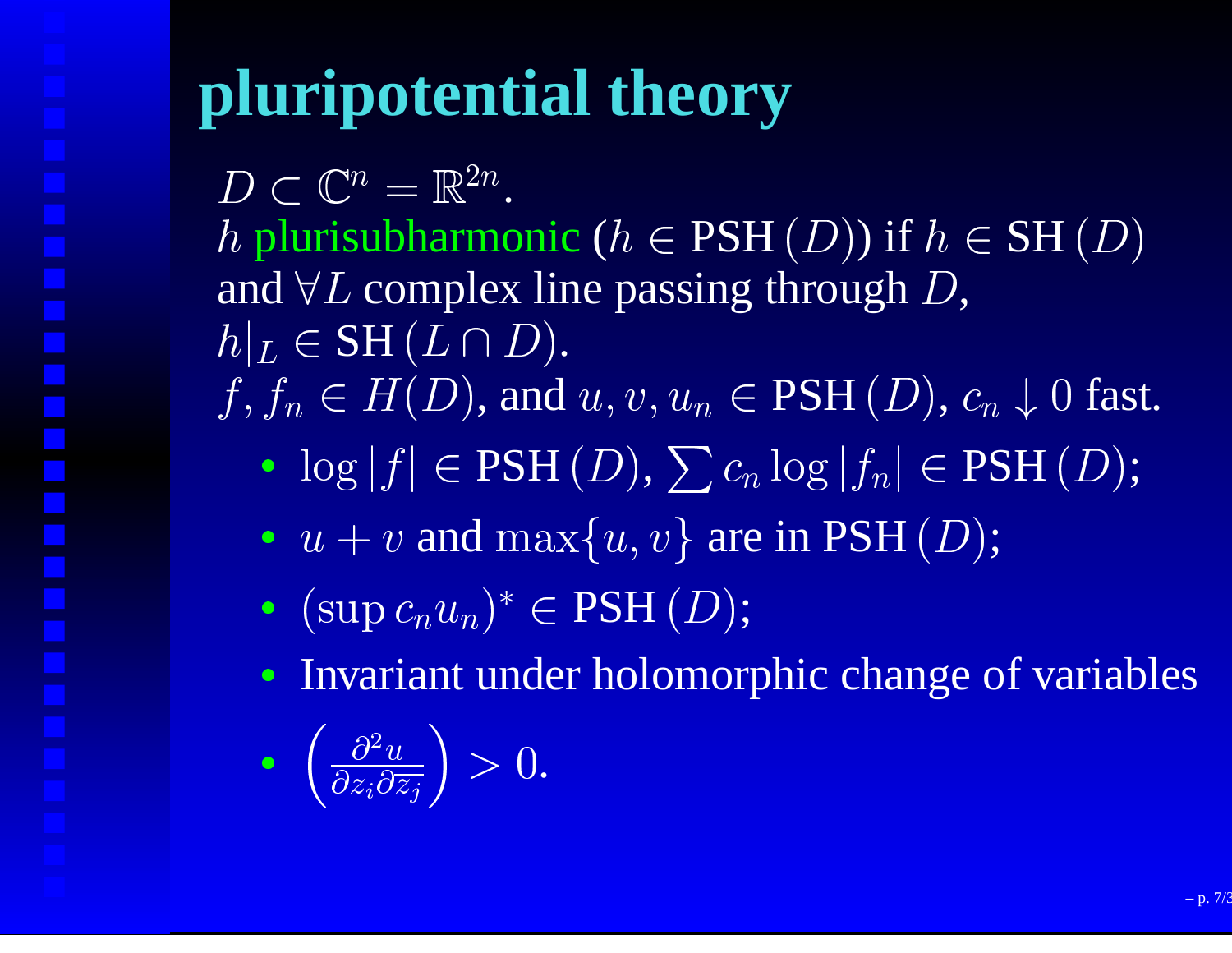#### **small sets**

 $A \subset D \subset \mathbb{C}^n$  is called pluripolar in the domain D if is called pluripolar in the domain D if<br>th  $h|_A = -\infty$ .<br>is called complete pluripolar in D if  $h \in PSH$  with  $h|_A = -\infty$ .  $\Gamma$   $\Gamma$ is called complete pluripolar in *D* if<br>
(*i*) s.t.  $A = \{z \in D : h(z) = -\infty\}$ .  $h \in PSH(D)$  s.t.  $A = \{ z \in D : h(z) = -\infty \}.$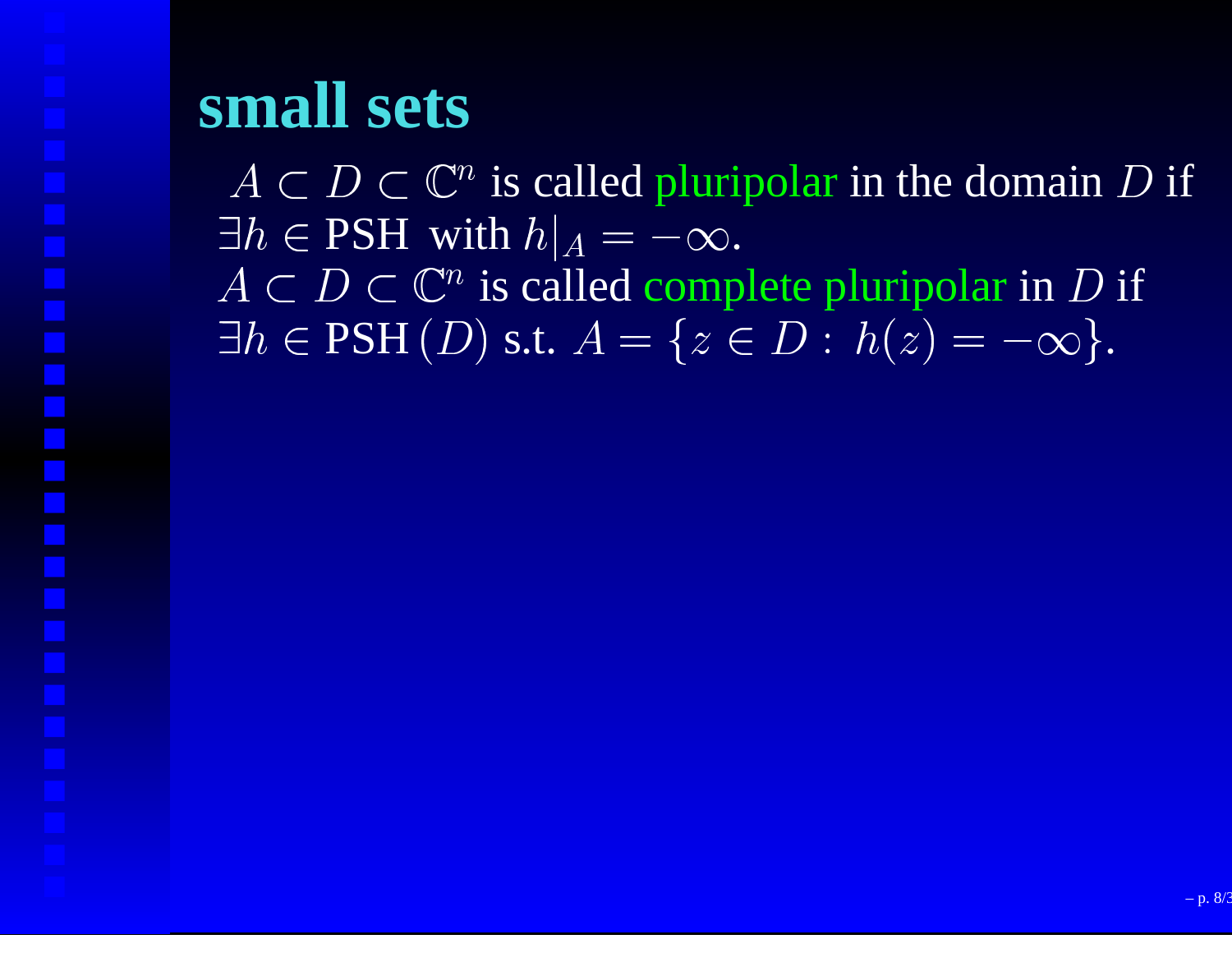#### **small sets**

 $A \subset D \subset \mathbb{C}^n$  is called pluripolar in the domain D if is called pluripolar in the domain D if<br>th  $h|_A = -\infty$ .<br>is called complete pluripolar in D if  $h \in PSH$  with  $h|_A = -\infty$ .  $\Gamma$   $\Gamma$ is called complete pluripolar in *D* if<br>
(b) s.t.  $A = \{z \in D : h(z) = -\infty\}$ .  $h \in PSH(D)$  s.t.  $A = \{ z \in D : h(z) = -\infty \}.$ 

**Thm.** [Josefson, 1978] Suppose  $\overline{A}$  is locally pluripolar in  $\mathbb{C}^n$ . Then  $\exists h \in {\rm PSH}\left(\mathbb{C}^n\right)$  s.t.  $h|_A = -\infty$ .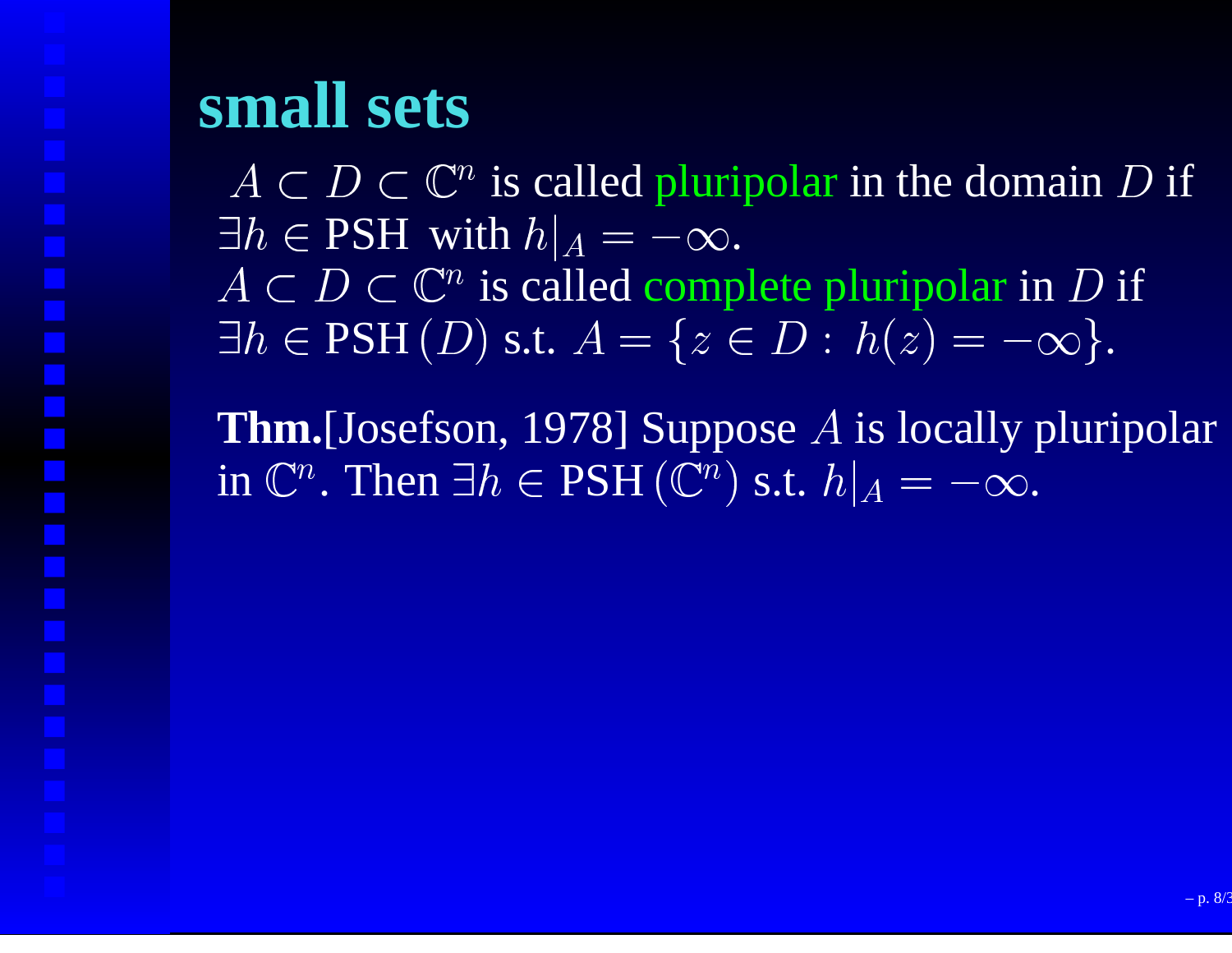#### **small sets**

 $A \subset D \subset \mathbb{C}^n$  is called pluripolar in the domain D if is called pluripolar in the domain D if<br>th  $h|_A = -\infty$ .<br>is called complete pluripolar in D if  $h \in PSH$  with  $h|_A = -\infty$ .  $\Gamma$   $\Gamma$ is called complete pluripolar in *D* if<br>
(b) s.t.  $A = \{z \in D : h(z) = -\infty\}$ .  $h \in PSH(D)$  s.t.  $A = \{ z \in D : h(z) = -\infty \}.$ 

**Thm.** [Josefson, 1978] Suppose  $\overline{A}$  is locally pluripolar in  $\mathbb{C}^n$ . Then  $\exists h \in {\rm PSH\,}(\mathbb{C}^n)$  s.t.  $h|_A = -\infty$ .<br>How about complete pluripolarity?

How about complete pluripolarity?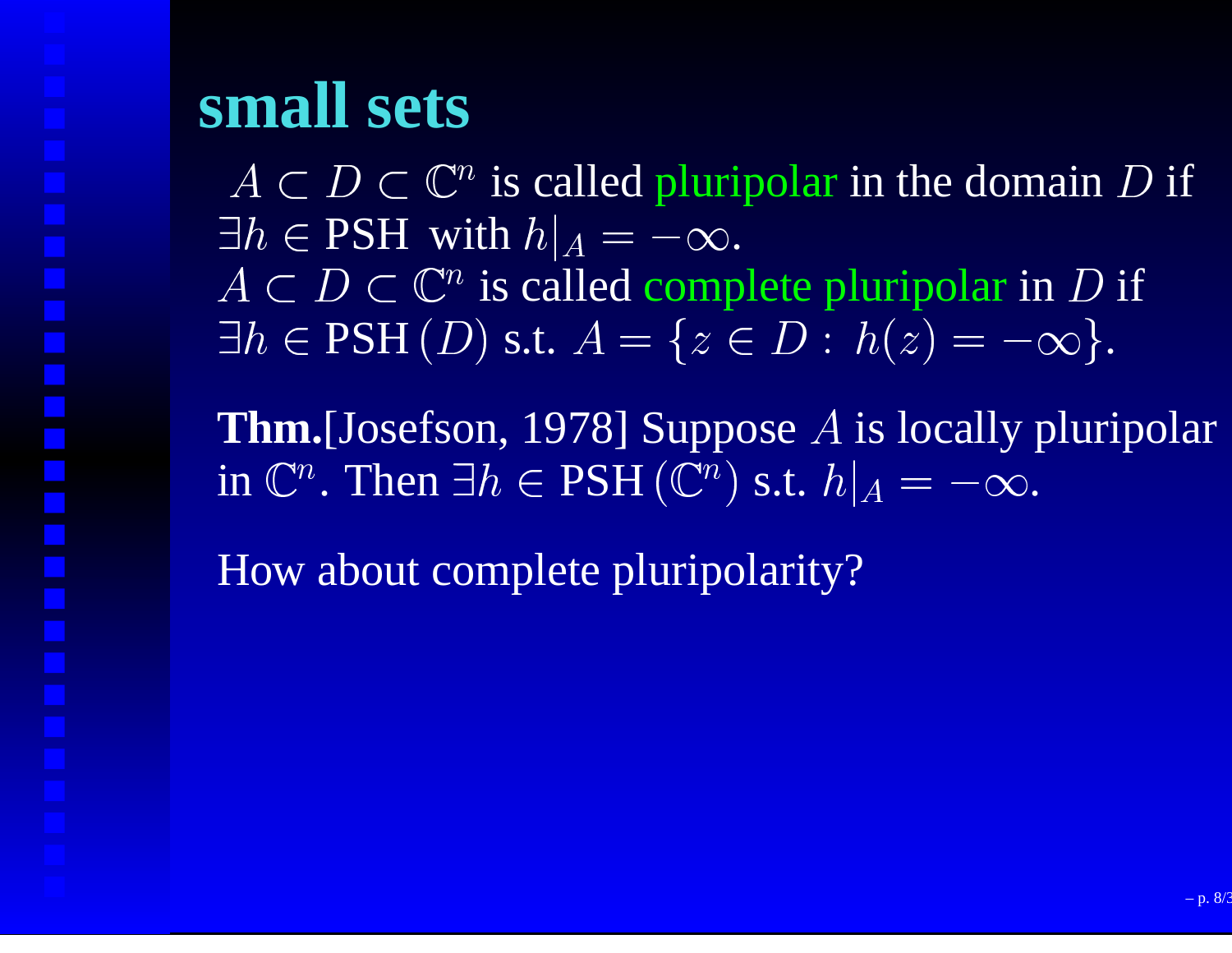#### **Basic notions**

In  $\mathbb{C}^2$ global phenomena:<br>{ $|z| < 1, w = 0$ }, *E*<br> $\cdot -\infty \Rightarrow h|_B = -c$  $\{ |z| < 1, w = 0 \}, B = \{ w = 0 \};$  then  $\lambda|_A=-\infty \Rightarrow h|_A$  $\lambda_B=-\infty.$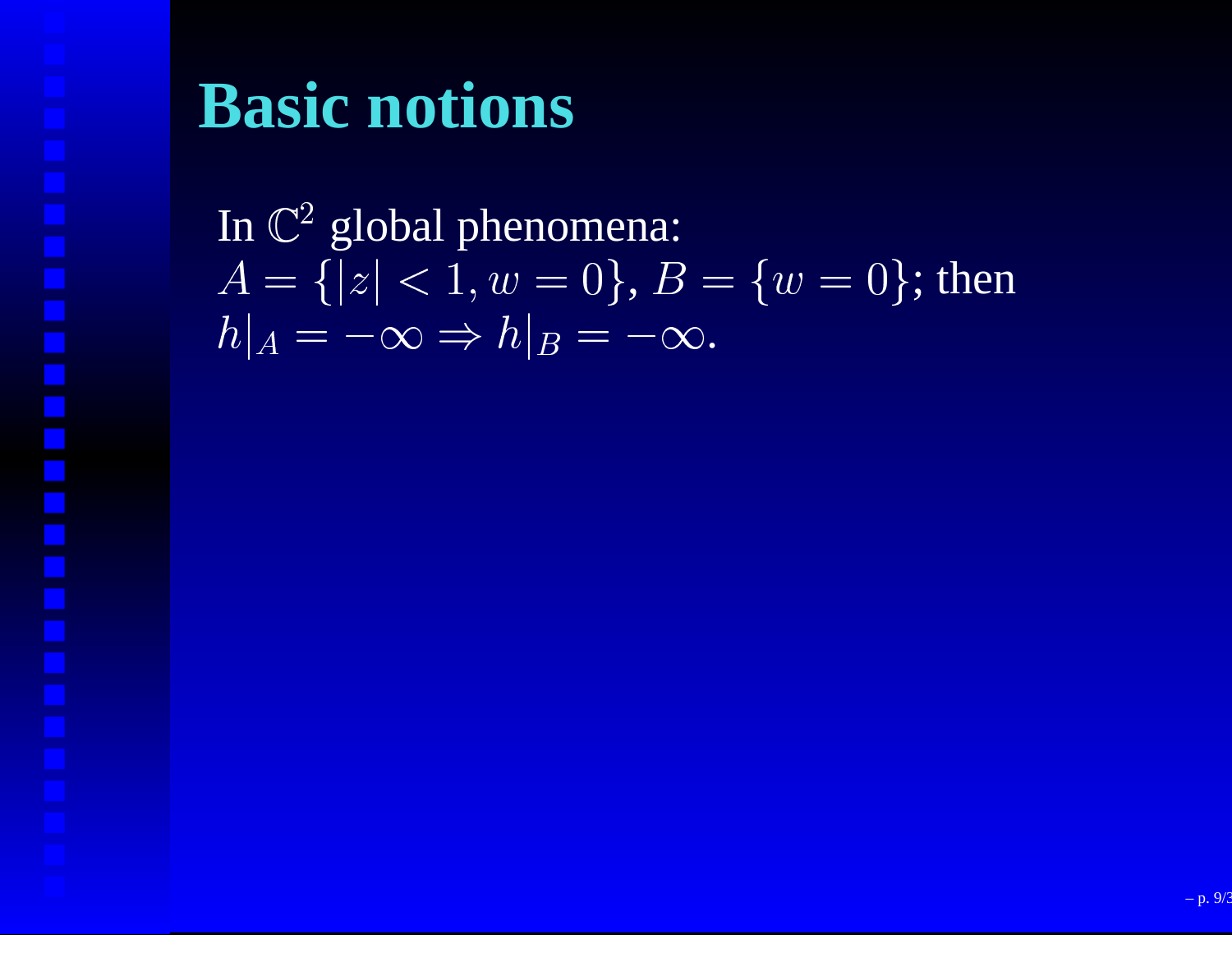#### **Basic notions**

In  $\mathbb{C}^2$ global phenomena:<br>{ $|z| < 1, w = 0$ }, *E*<br> $\cdot -\infty \Rightarrow h|_B = -c$  $\{ |z| < 1, w = 0 \}, B = \{ w = 0 \};$  then  $\lambda|_A=-\infty \Rightarrow h|_A$  $\lambda_B=-\infty.$ 

Pluripolar hull of a pluripolar set  $A$  in  $D$ :

$$
A_D^* := \{ z \in D : \forall u \in PSH(D) : u|_A = -\infty \Rightarrow u(z) = -\infty \}.
$$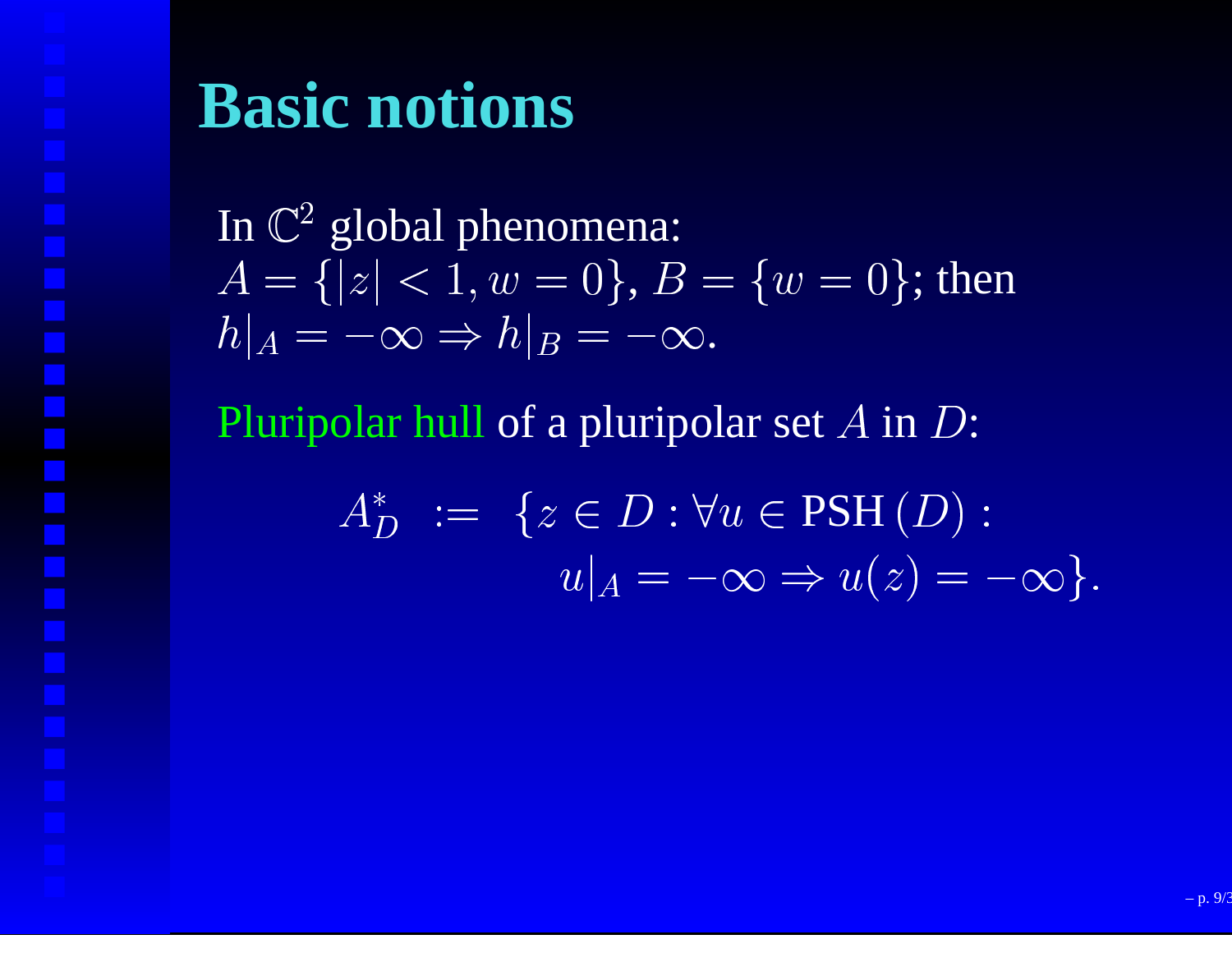#### **Basic notions**

In  $\mathbb{C}^2$ global phenomena:<br>{ $|z| < 1, w = 0$ }, *E*<br> $\cdot -\infty \Rightarrow h|_B = -c$  $\{ |z| < 1, w = 0 \}, B = \{ w = 0 \};$  then  $\lambda|_A=-\infty \Rightarrow h|_A$  $\lambda_B=-\infty.$ 

Pluripolar hull of a pluripolar set  $A$  in  $D$ :

$$
A_D^* := \{ z \in D : \forall u \in \text{PSH}(D) : u|_A = -\infty \Rightarrow u(z) = -\infty \}.
$$

(pseudo)convex domain  $D \subset \mathbb{C}^n$ . If  $E_D^* = E$  and E is  $G_{\delta}$  and  $F_{\sigma}$ , then E is complete pluripolar in D. and  $F_{\sigma}$ , then E is complete pluripolar in D. **Thm.** [Zeriahi, 1989] Let  $E$  be a pluripolar in a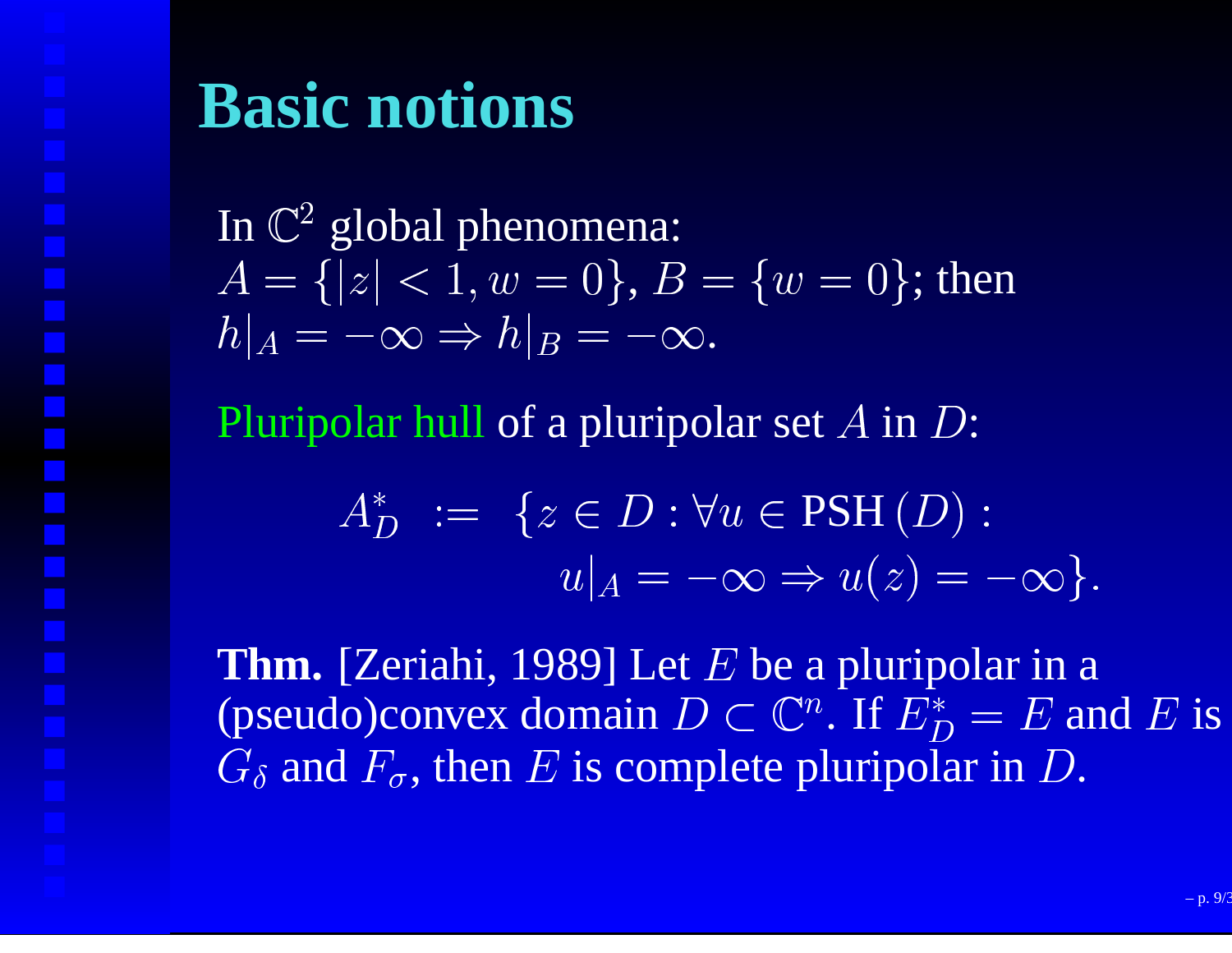### **pluri-thinness**

Let  $\subset \mathbb{C}^n$ ,  $\zeta \in \mathbb{C}^n$ . Call *S* pluri-thin at  $\zeta$  if<br>PSH  $(U_{\zeta})$  $, \zeta$ <br> $U_{\zeta}$  $\notin S$  or  $u \in PSH$ 

-**Contract Contract**  $\sim$   $\alpha$   $\sim$  $\lambda$  -  $\lambda$ - 

If A is pluripolar and  $z \notin A_D^*$ , then A is pluri-thin at .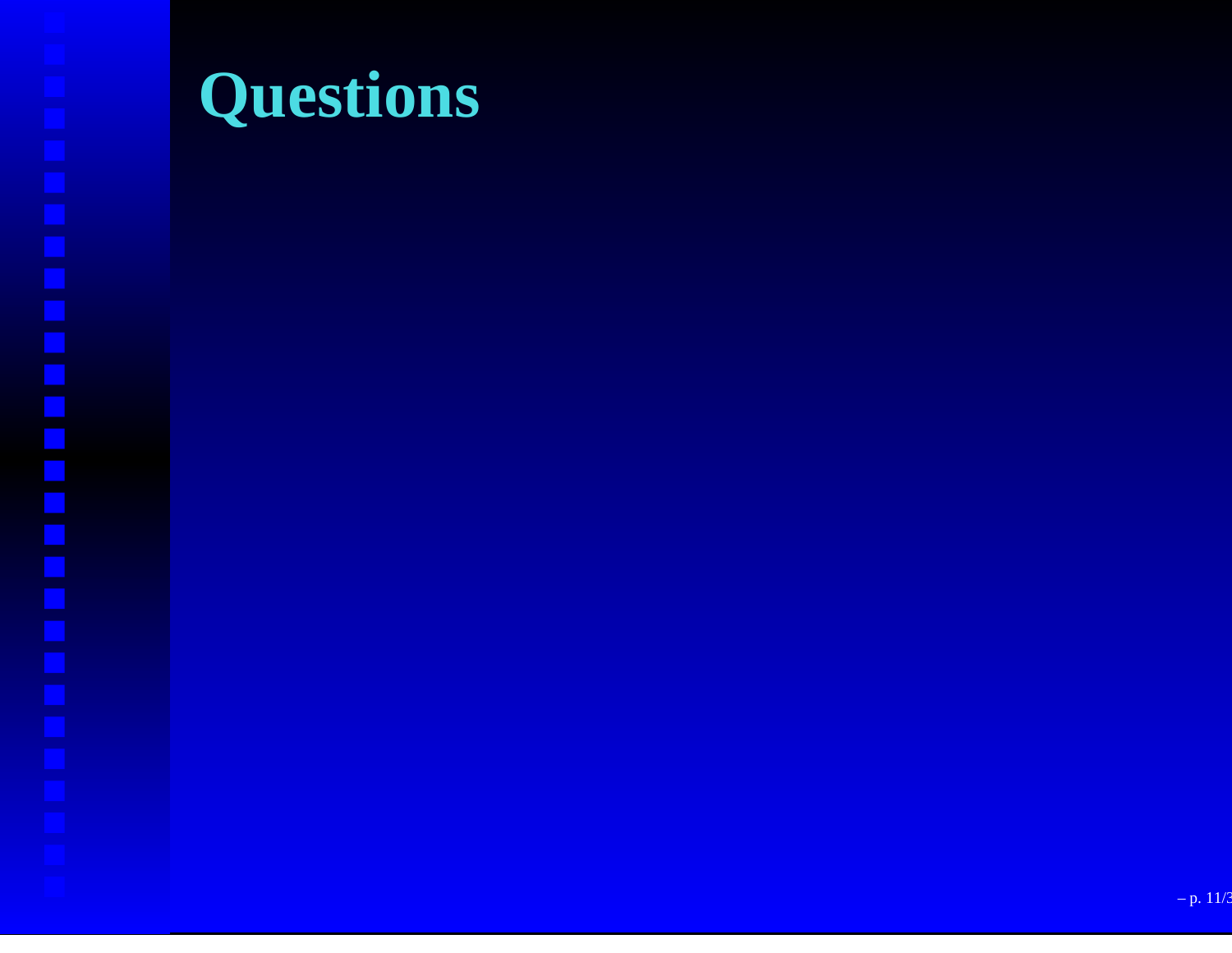Sadullaev's questions, (1981): 1. Is  $E_\alpha = \{w=z^\alpha, z\neq 0\} \;$  pluri-thin at (0 1. Is  $E_{\alpha} = \{w = z^{\alpha}, z \neq 0\}$  pluri-thin at (0<br>
( $\alpha \in \mathbb{R} \setminus \mathbb{Q}$ ).<br>
2. Is  $A = \{w = e^{1/z}, z \neq 0\}$  pluri-thin at (0  $\begin{bmatrix} 0 \\ 0 \end{bmatrix}$  ?  $(\alpha \in \mathbb{R} \setminus \mathbb{Q}).$  $\begin{bmatrix} 0 \\ 0 \end{bmatrix}$  ?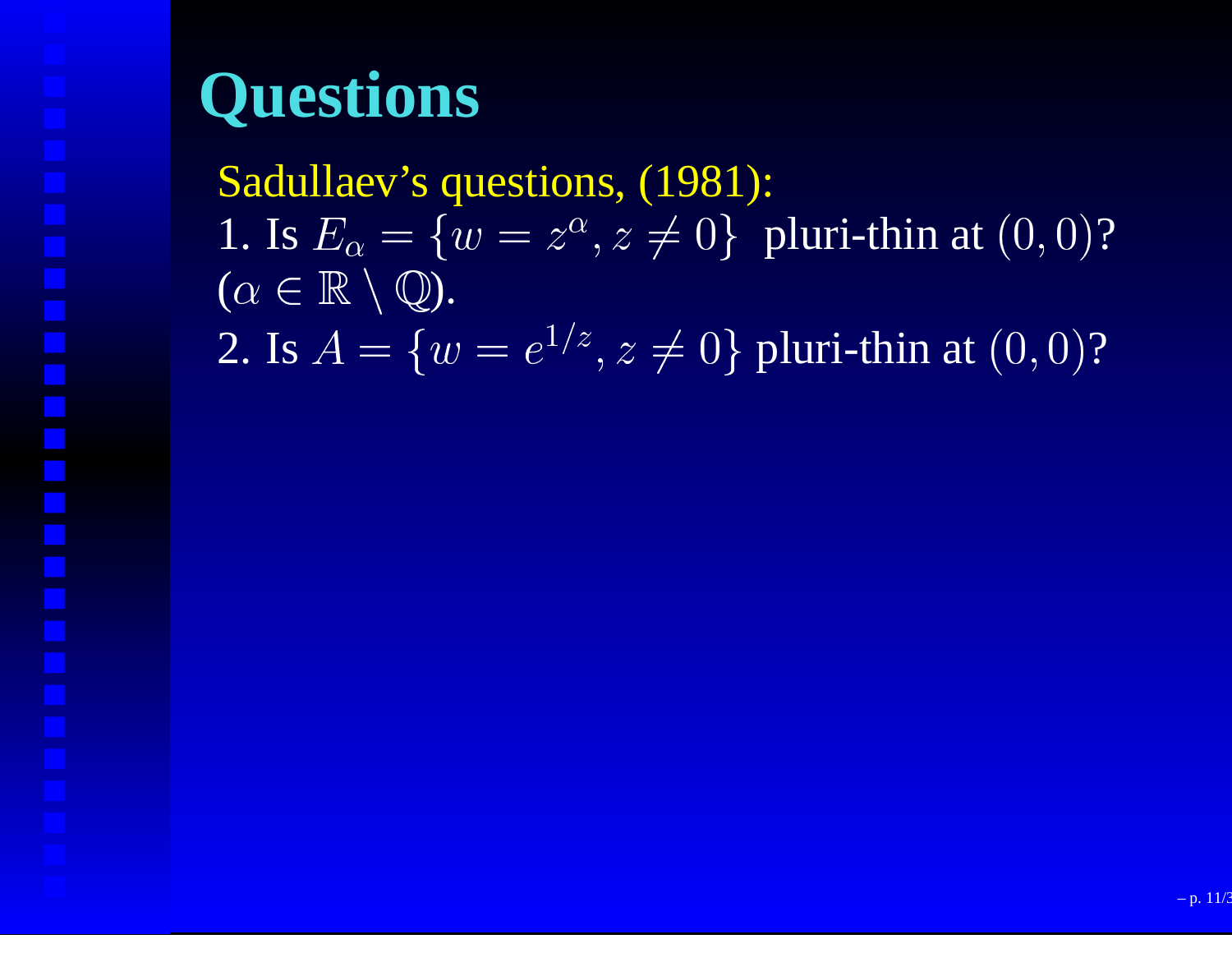Sadullaev's questions, (1981): 1. Is  $E_\alpha = \{w=z^\alpha, z\neq 0\} \;$  pluri-thin at (0 1. Is  $E_{\alpha} = \{w = z^{\alpha}, z \neq 0\}$  pluri-thin at (0<br>
( $\alpha \in \mathbb{R} \setminus \mathbb{Q}$ ).<br>
2. Is  $A = \{w = e^{1/z}, z \neq 0\}$  pluri-thin at (0  $\begin{bmatrix} 0 \\ 0 \end{bmatrix}$  ?  $(\alpha \in \mathbb{R} \setminus \mathbb{Q}).$  $\alpha,z\neq0$ <br>C. Supp<br>plete pl  $\frac{0}{\Gamma}$ <br> $\int$  ? Question: Let  $\Omega \subset \mathbb{C}$ . Suppose  $f \in H(\Omega)$ ,  $\Gamma_f \subset \mathbb{C}^2$ its graph. Is  $\Gamma_f$  complete pluripolar in  $\mathbb{C}^2$  (or in a domain containing  $\Omega \times \mathbb{C}$ )? domain containing  $\Omega\times\mathbb{C}\mathfrak{?}$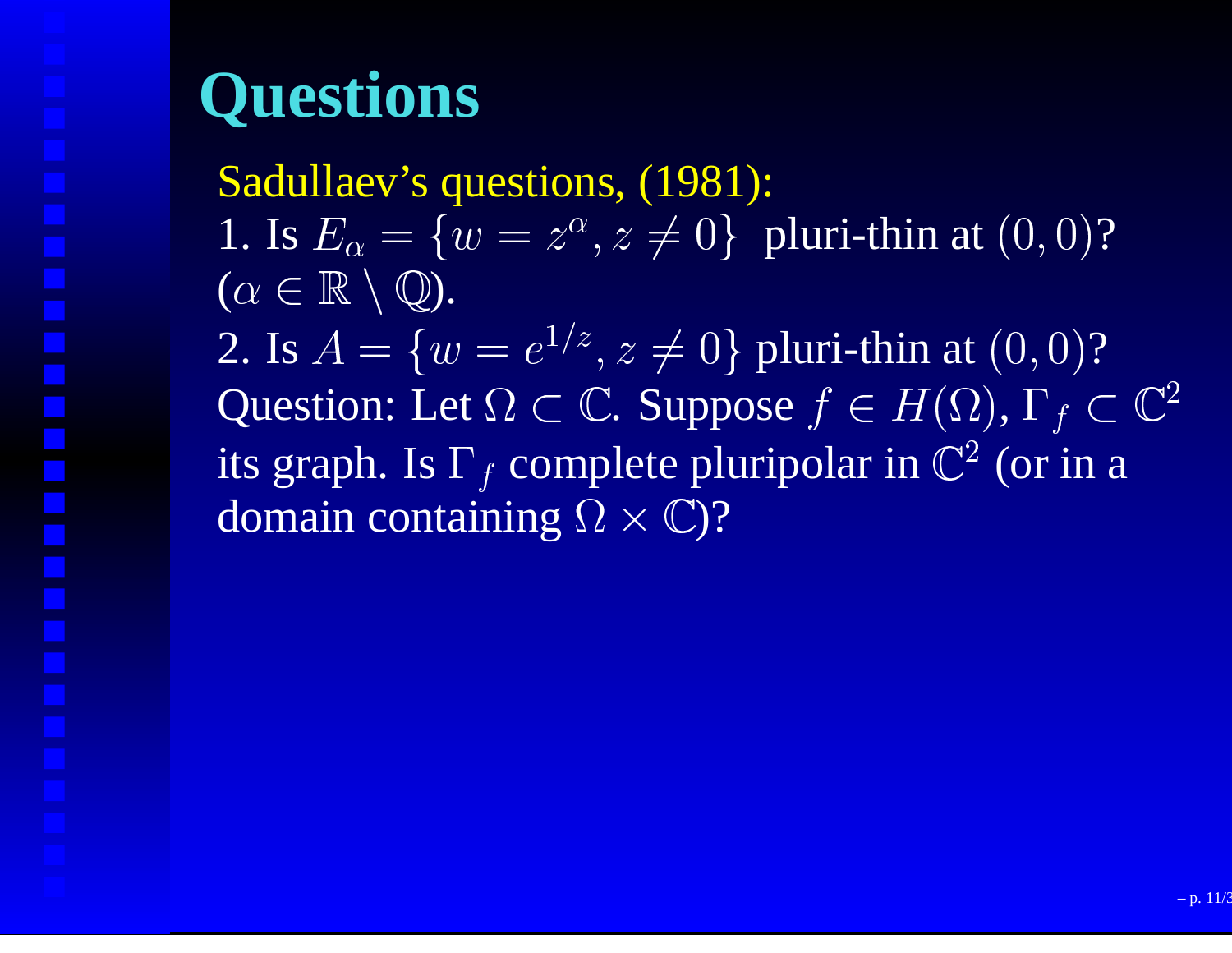Sadullaev's questions, (1981): 1. Is  $E_\alpha = \{w=z^\alpha, z\neq 0\} \;$  pluri-thin at (0 1. Is  $E_{\alpha} = \{w = z^{\alpha}, z \neq 0\}$  pluri-thin at (0<br>
( $\alpha \in \mathbb{R} \setminus \mathbb{Q}$ ).<br>
2. Is  $A = \{w = e^{1/z}, z \neq 0\}$  pluri-thin at (0  $\begin{bmatrix} 0 \\ 0 \end{bmatrix}$  ?  $(\alpha \in \mathbb{R} \setminus \mathbb{Q}).$  $\alpha,z\neq0$ <br>C. Supp<br>plete pl  $\frac{0}{\Gamma}$ <br> $\int$  ? Question: Let  $\Omega \subset \mathbb{C}$ . Suppose  $f \in H(\Omega)$ ,  $\Gamma_f \subset \mathbb{C}^2$ its graph. Is  $\Gamma_f$  complete pluripolar in  $\mathbb{C}^2$  (or in a domain containing  $\Omega \times \mathbb{C}$ )?<br>No, if *f* has an analytic continuation. domain containing  $\Omega\times\mathbb{C}\mathfrak{?}$ No, if f has an analytic continuation.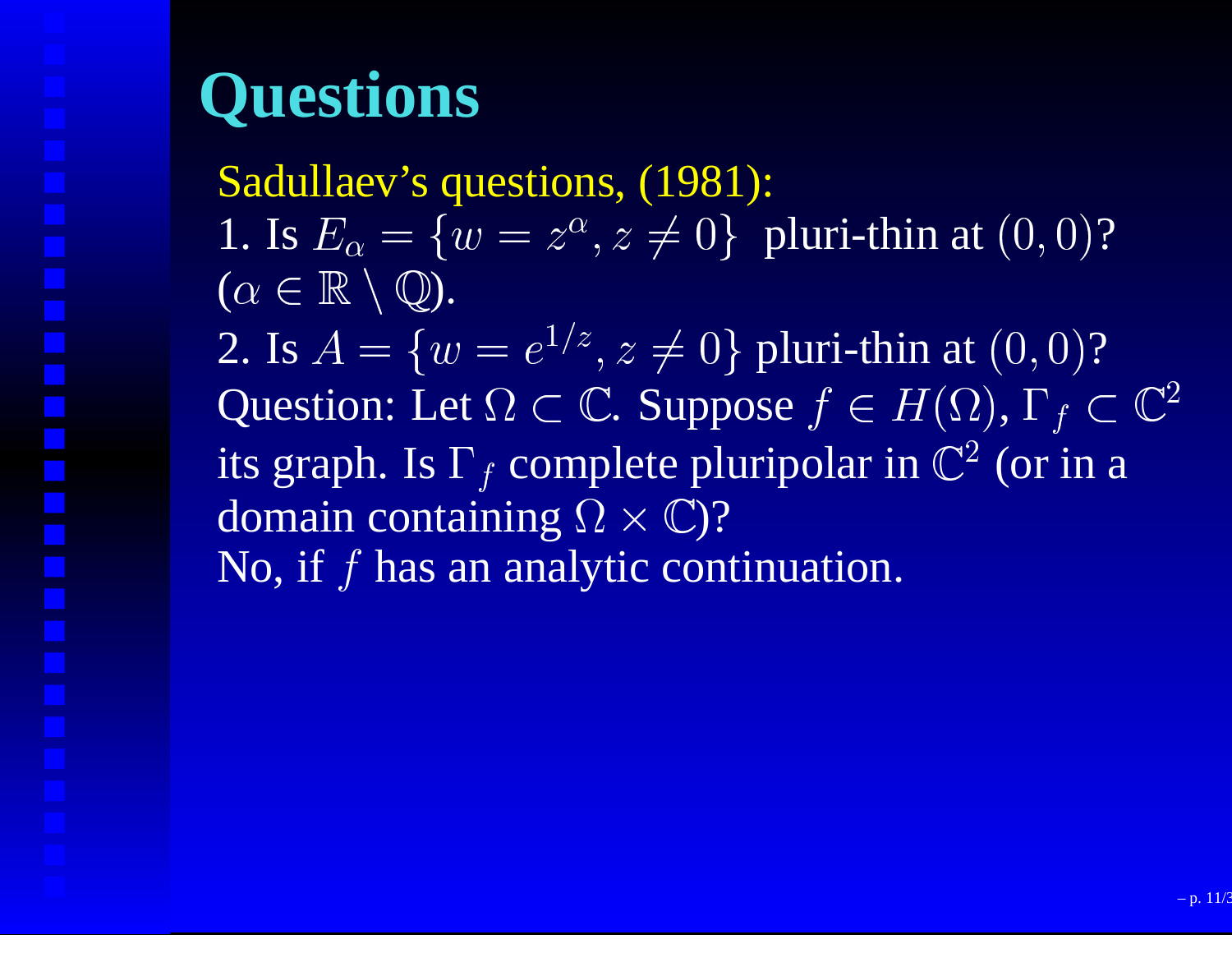Sadullaev' s questions, (1981): 1. Is  $E_{\alpha} =$ Question: Let  $\Omega\subset\mathbb{C}.$  Suppose  $f\in H(\Omega),$   $\Gamma$ ,他们的人们就是一个人,他们的人们就是一个人,他们的人们,他们的人们就是一个人,他们的人们,他们的人们就是一个人,他们的人们,他们的人们,他们的人们,他们的人们  $\alpha = \gamma^{\alpha}$   $\gamma \neq$  $\mathbf{r}$  and  $\mathbf{r}$  and  $\mathbf{r}$ 2. Is  $A = \{w = e^{1/z}, z \neq$  $\}$  pluri-thin at  $(0)$ domain containing  $\Omega\times\mathbb{C}\mathcal{?}$  $\begin{bmatrix} 0 \\ 0 \end{bmatrix}$  ?  $(\alpha \in \mathbb{R} \setminus \mathbb{Q}).$ No, if  $f$  has an analytic continuation. the company of the company of the  $|z| \nrightarrow z$ ,我们也不能在这里,我们也不能不能不能不能不能不能不能不能不能不能不能。""我们,我们也不能不能不能不能不能不能不能不能不能不能不能不能不能。""我们,我们也不 its graph. Is  $\Gamma_f$  complete pluripolar in  $\mathbb{C}^2$  (or in a<br>domain containing  $\Omega \times \mathbb{C}$ )?<br>No, if f has an analytic continuation.<br>Levenberg-Martin-Poletsky, (1992):  $\}$  pluri-thin at  $(0)$  $\frac{0}{\Gamma}$ <br> $\int$  ? Let  $f \in H(\Omega)$  on its domain of holomorphy  $\Omega \subset$  $\sim$   $\sim$ Le venberg-Martin-Poletsky, (1992):  $TT(\bigcap$ on its domain of holomorphy  $\Omega \subset$ . *Is the graph*  $c$ <sub>f</sub> complete pluripolar in  $\mathbb{C}^2$ ?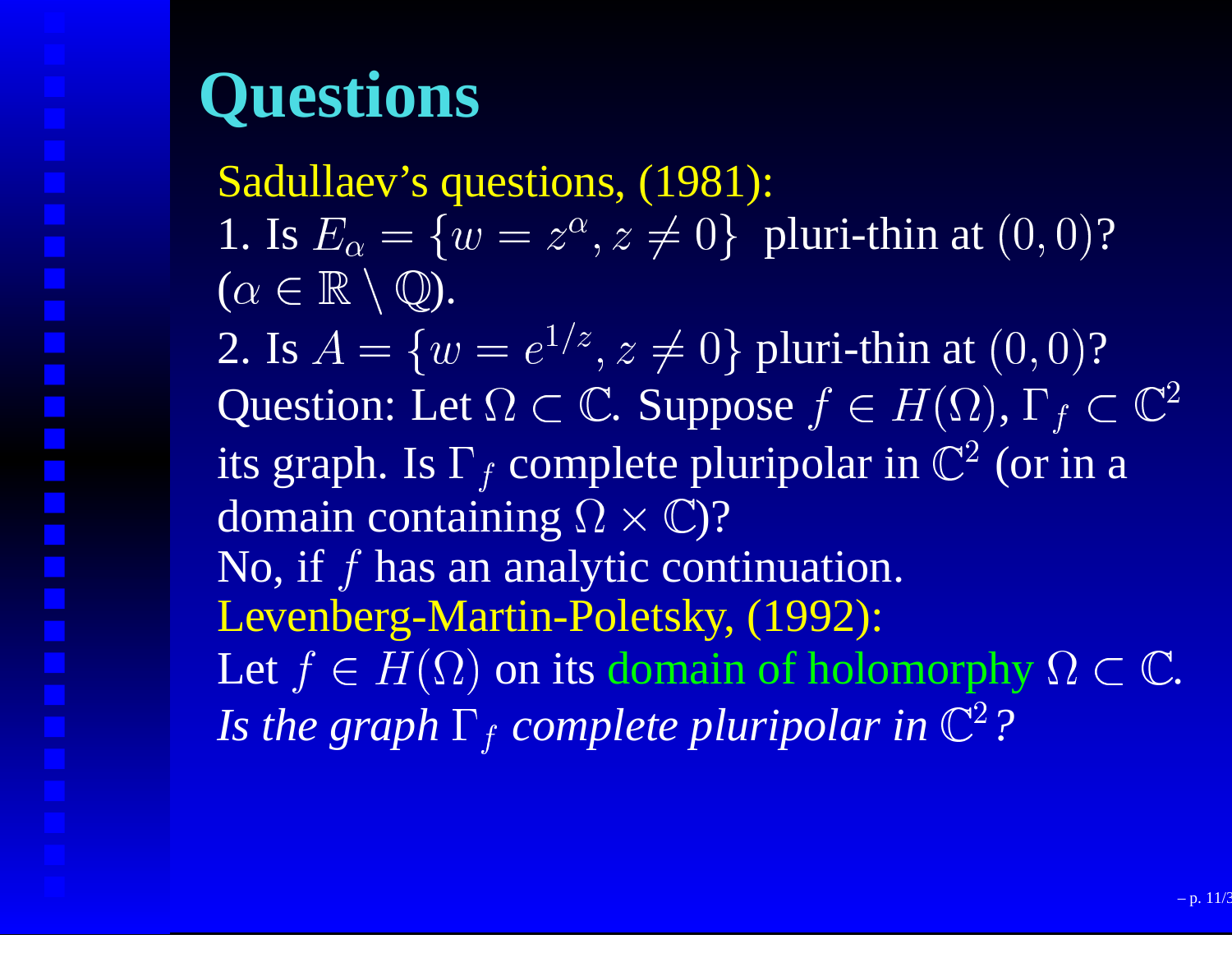#### **Answers**

Sadullaev's question

- 1. Yes;  $(E_{\alpha})$
- $C_{\mathbb{C}^2}^* = E_{\alpha}$ . (Levenberg-Poletsky, 1999)<br>= A, A is complete pluripolar in  $\mathbb{C}^2$ .<br>0) 2. Yes;  $A_D^* = A$ , A is complete pluripolar in  $\mathbb{C}^2$ .<br>(W., 2000) . (W., 2000)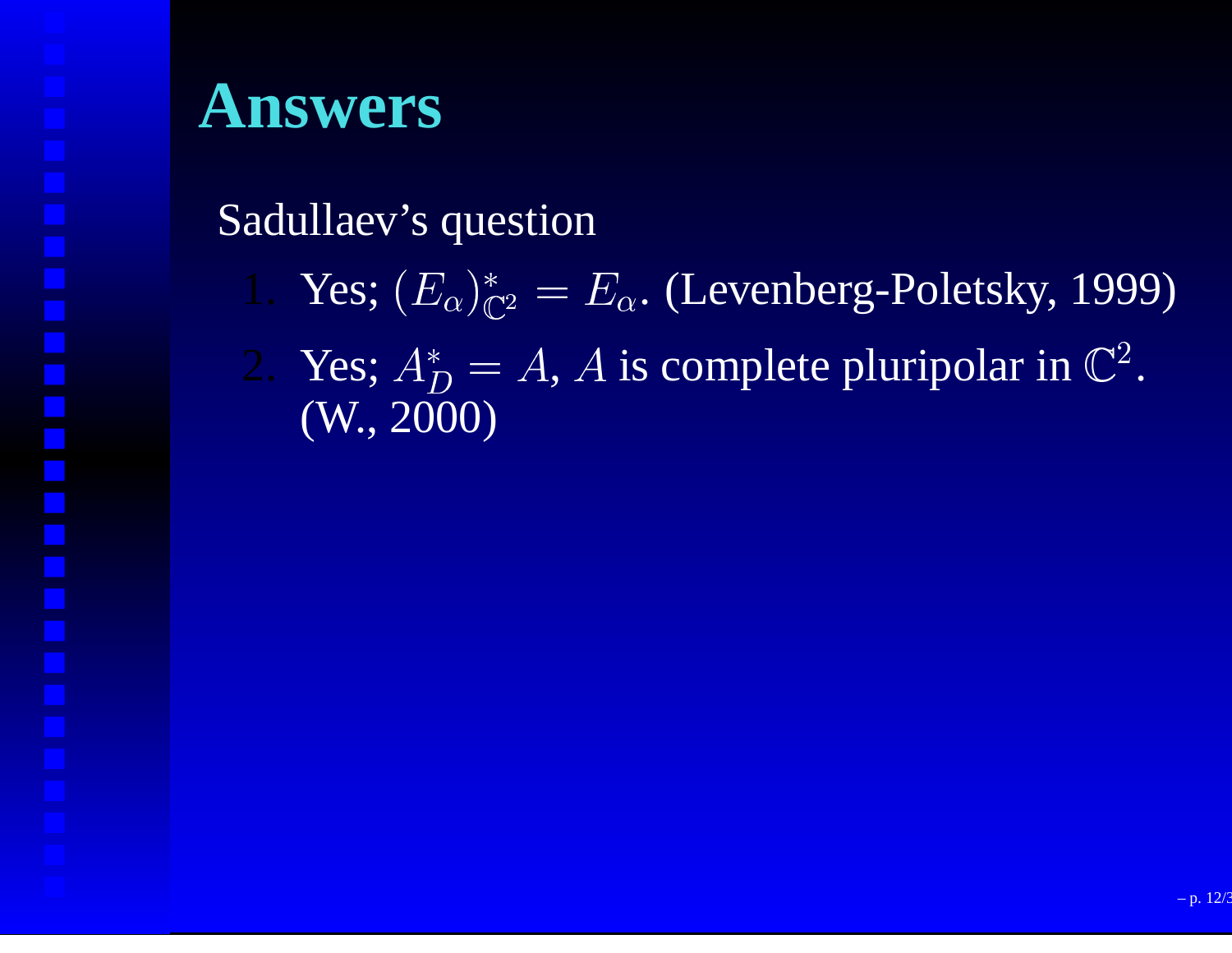#### **Answers**

Sadullaev's question

- 1. Yes;  $(E_{\alpha})$
- $C_{\mathbb{C}^2}^* = E_{\alpha}$ . (Levenberg-Poletsky, 1999)<br>= A, A is complete pluripolar in  $\mathbb{C}^2$ .<br>0) 2. Yes;  $A_D^* = A$ , A is complete pluripolar in  $\mathbb{C}^2$ .<br>(W., 2000) (W., 2000)

.<br>><br>> L-M-P-question: Support from results on lacunary series (Sadullaev, L-M-P), (2) and

**Thm.** [W., 2000] Let D be a domain in  $\mathbb{C}$  and let  $\{a_1, a_2, ...\} \subset D$  have no limit points in D. If<br> $H(D \setminus A)$  has singularities in a that cannot be  $H(D\setminus A)$  has singularities in  $a_n$  that cannot be removed, then  $\Gamma_f$  is complete pluripolar in  $D \times \mathbb{C}$ .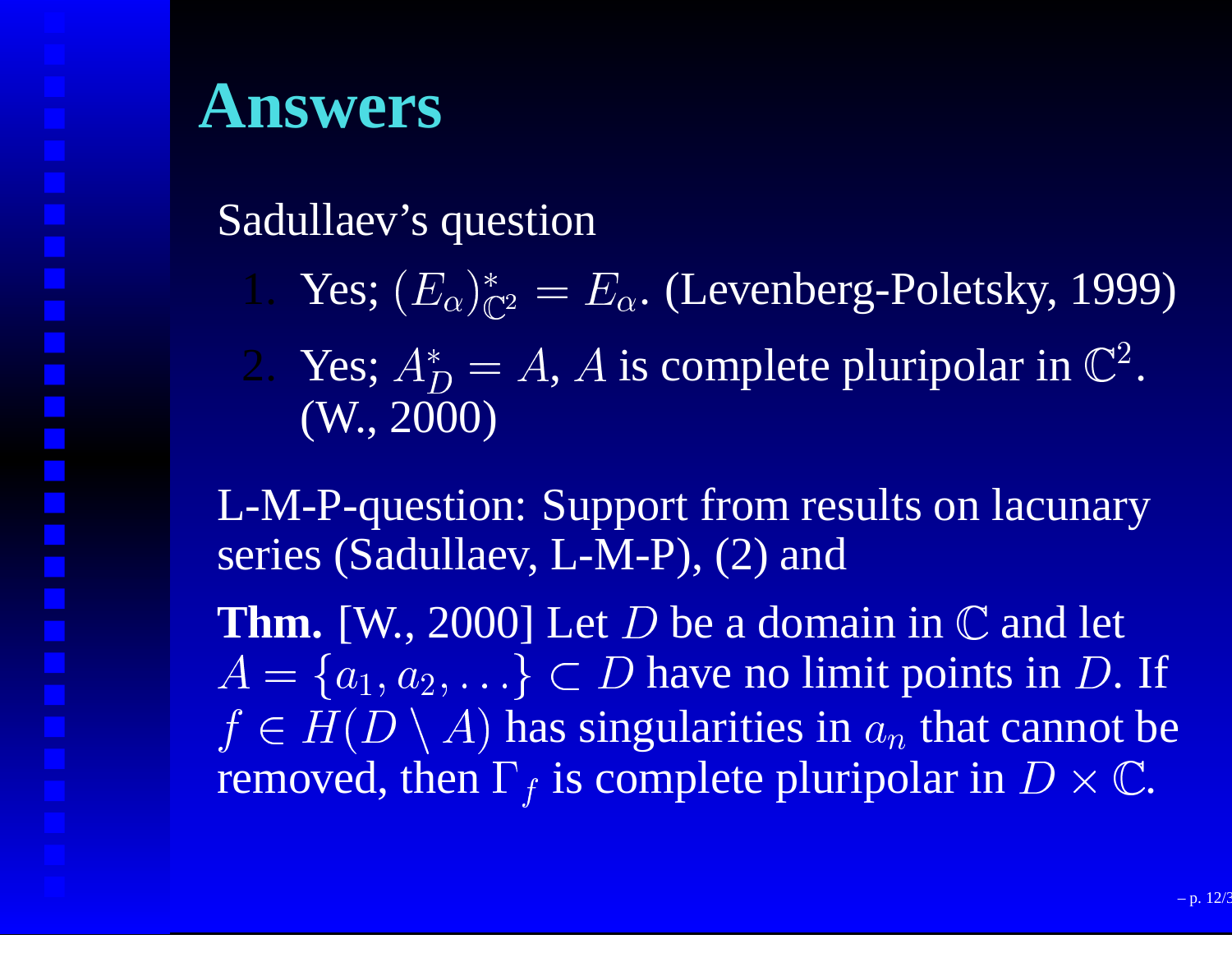#### **The answer to L-M-P is NO**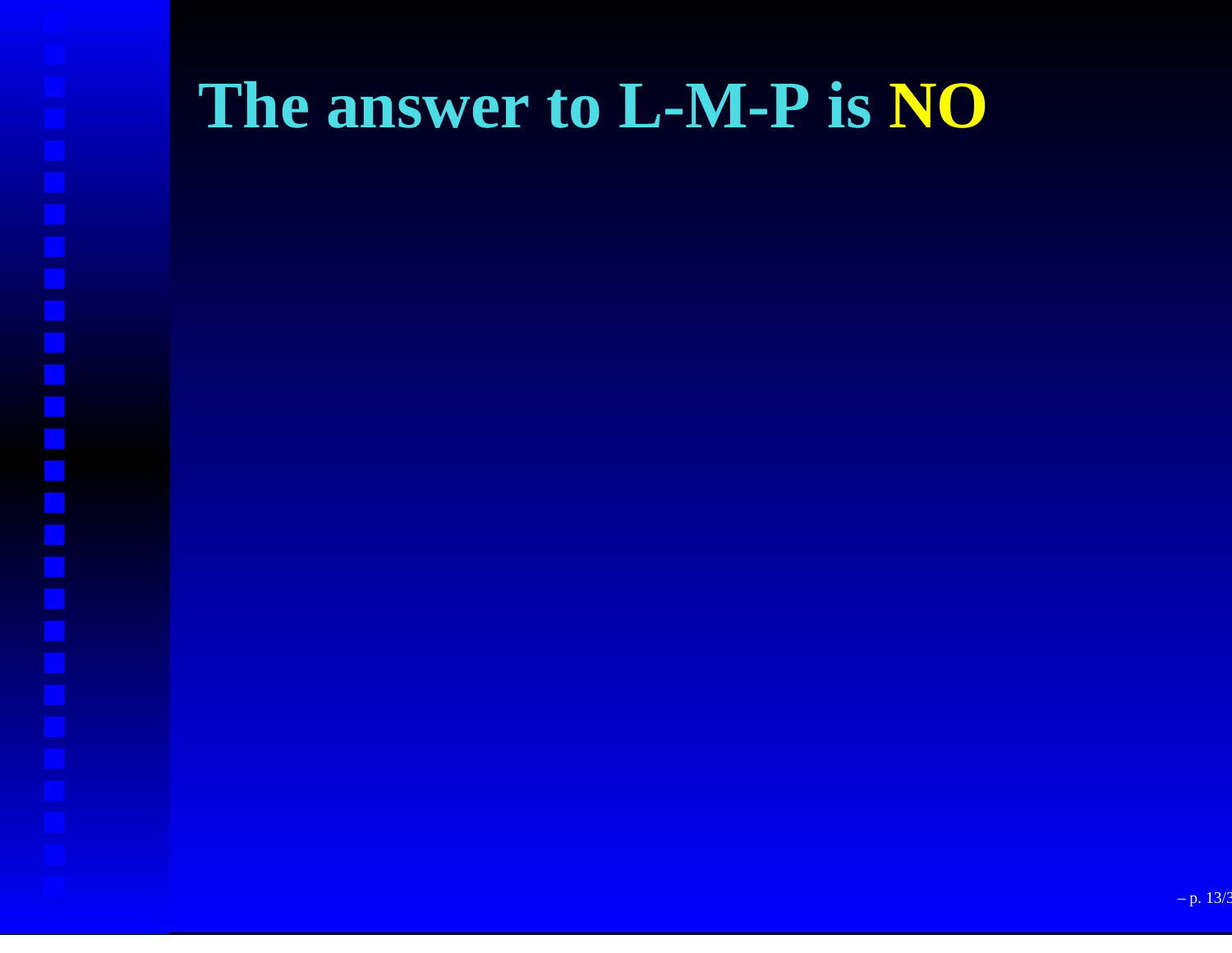### **The answer to L-M-P is NO**

**Thm.** 3 Let  $D_1 \subset D_2$  be domains in  $\mathbb{C}$ , such that  $\setminus D_1$  has a limit point in  $D_2$ .  $Then \ \exists f \in H(D_1)$  with domain of existence  $D_1$  such that  $\Gamma_f$  is not complete pluripolar in  $D_2 \times \mathbb{C}.$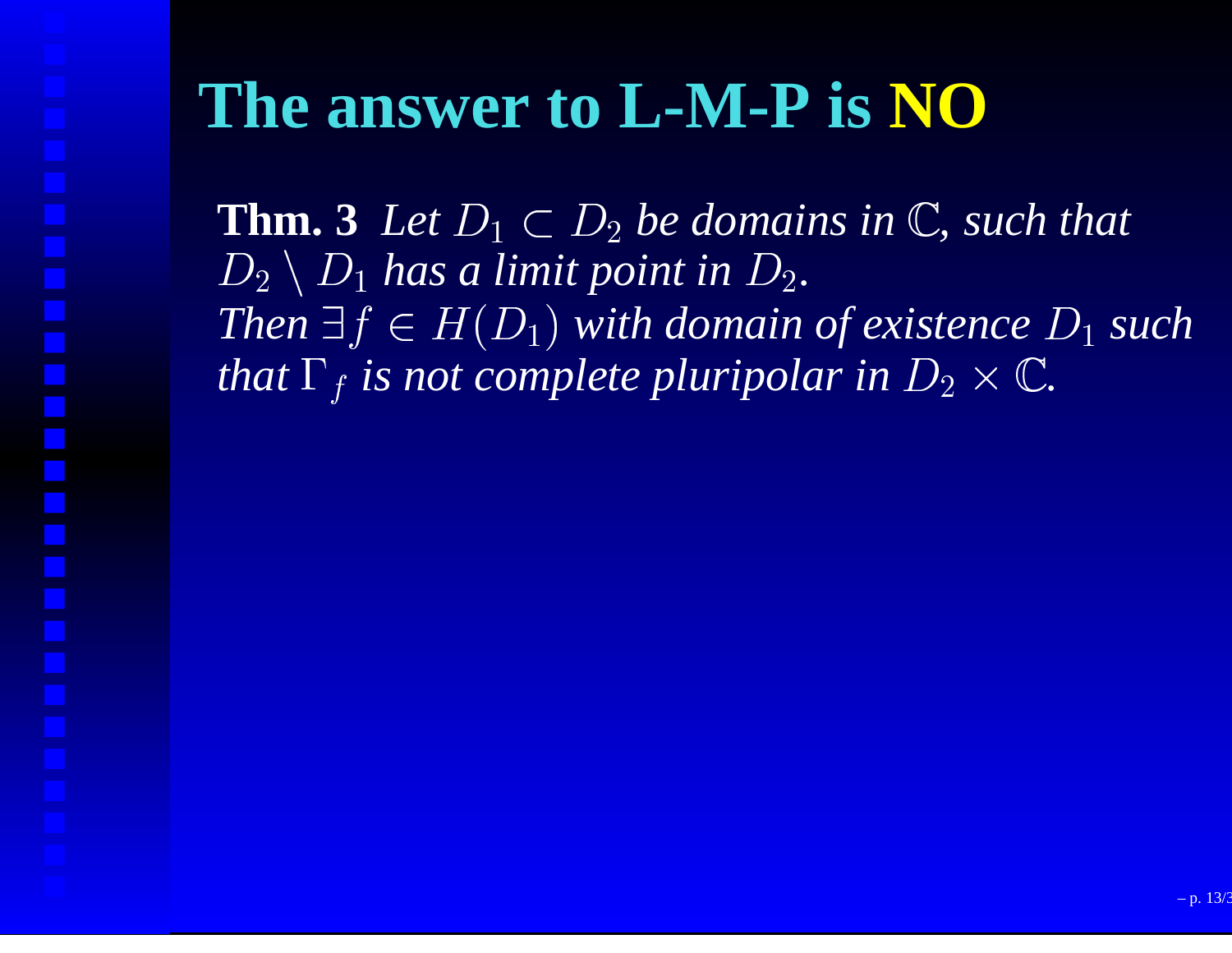### **The answer to L-M-P is NO**

**Thm. 5** Let  $D_1 \subset D_2$  be domains in  $\mathbb{C}$ , such that  $\setminus D_1$  has a limit point in  $D_2$ .  $Then \ \exists f \in H(D_1)$  with domain of existence  $D_1$  such that  $\Gamma_f$  is not complete pluripolar in  $D_2 \times \mathbb{C}.$ 

**Thm. 6** 
$$
\exists
$$
  $\{a_n\}_{n=1}^{\infty} \subset \mathbb{C} \setminus \mathbb{D}$  and  $\{c_n\}_{n=1}^{\infty}$  s.t.  
\n(3) 
$$
f(z) = \sum_{j=1}^{\infty} \frac{c_j}{z - a_j} \in H(\mathbb{D}).
$$

*is*  $C^{\infty}$  *on*  $\mathbb{D}$ *, is nowhere extendible over*  $\partial \mathbb{D}$ *, while*  $\Gamma$  *is not complete pluripolar in*  $\mathbb{C}^2$ *. is not complete <sup>p</sup>luripolar in .*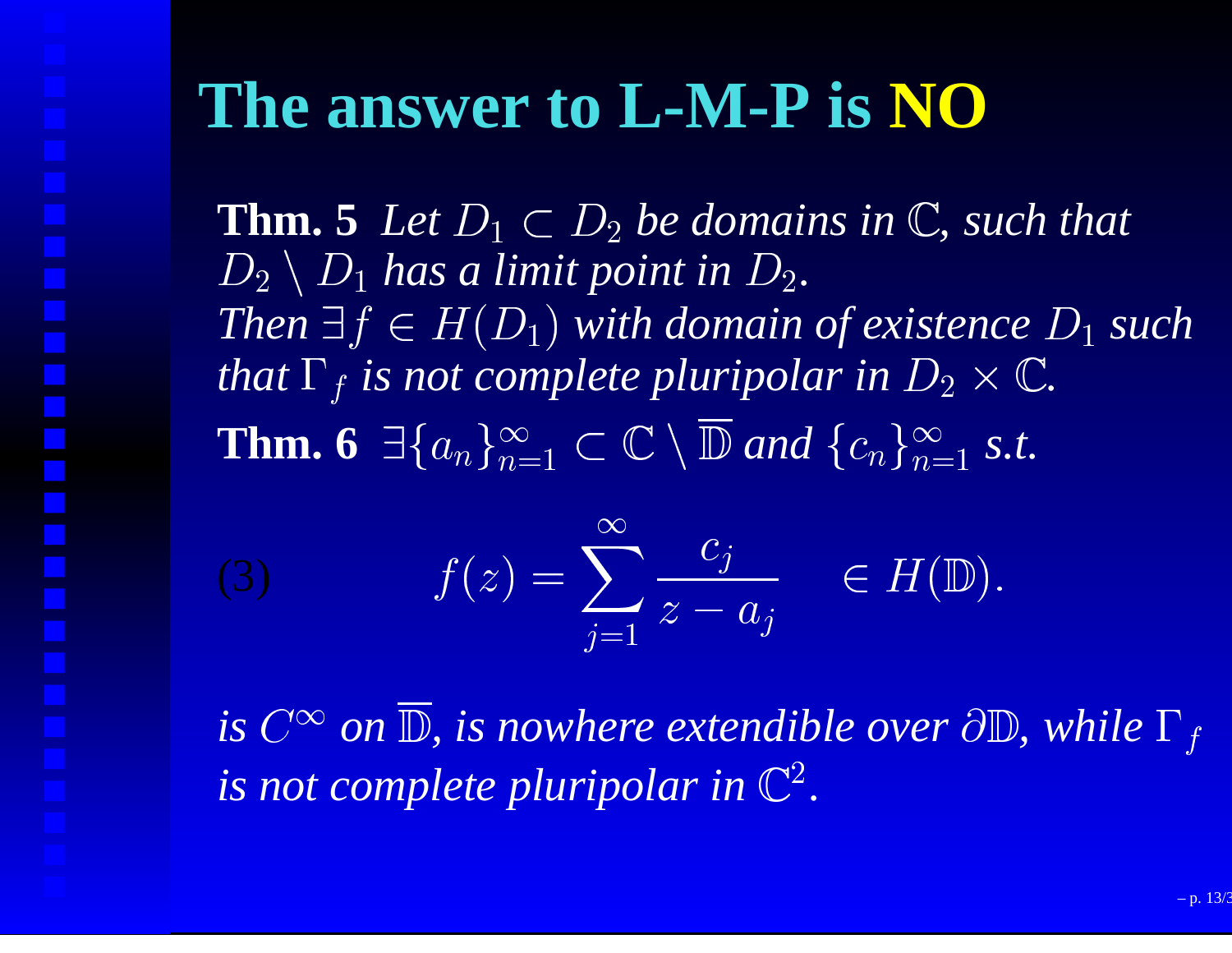# **Thm.** [Siciak]  $\{c_n\}$  in Thm. 6 can be chosen<br>s.t.  $f \in H(\mathbb{C} \setminus \{a_j\})$ . Moreover s.t.  $f \in H(\mathbb{C} \setminus \{a_i\})$ . Moreover

 $\Gamma_{f|_D})_{\mathbb{C}^2}^* \supset \Gamma_{f|_{\mathbb{C}\setminus\{a_j\}}}$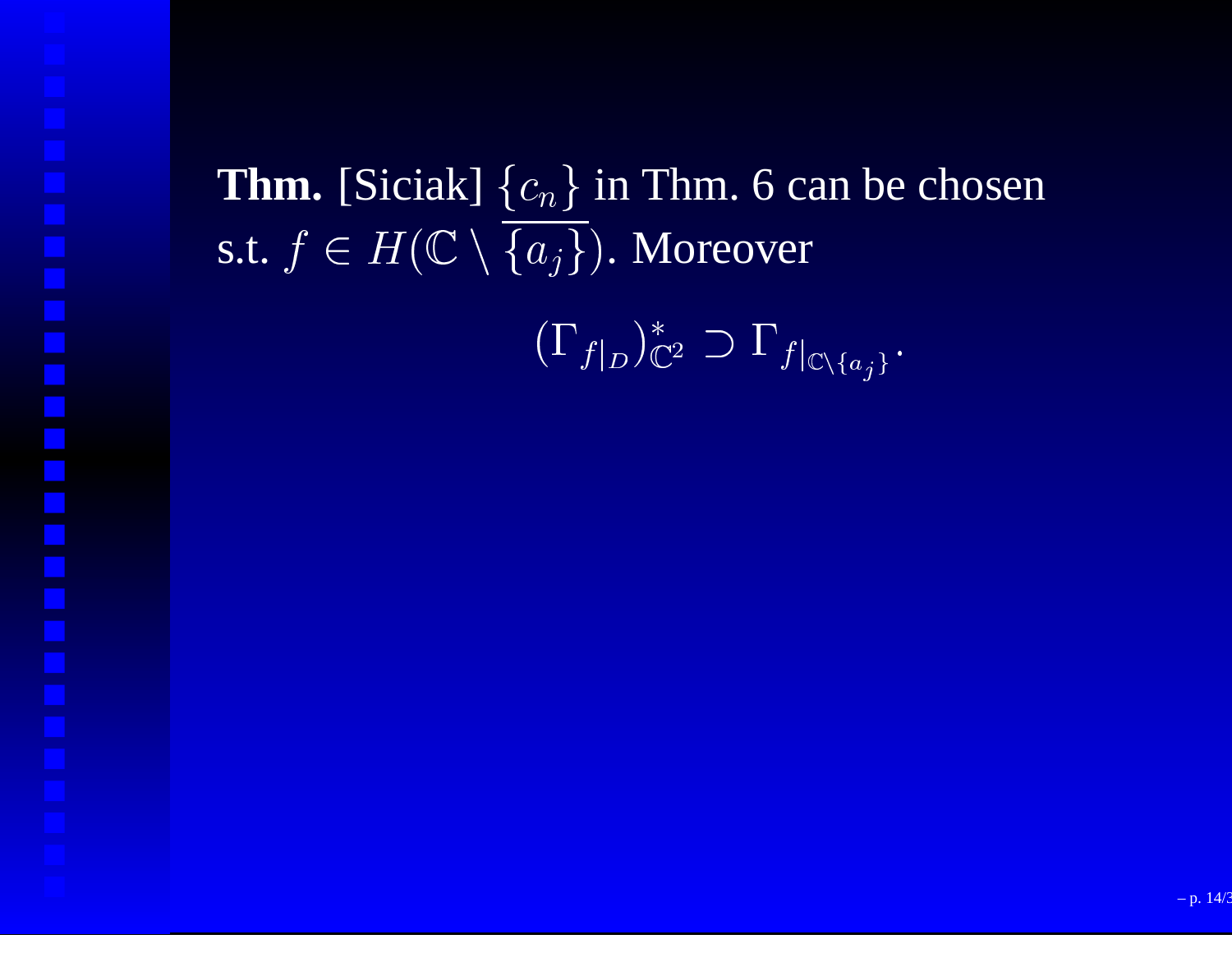# **Thm.** [Siciak]  $\{c_n\}$  in Thm. 6 can be chosen<br>s.t.  $f \in H(\mathbb{C} \setminus \{a_j\})$ . Moreover s.t.  $f \in H(\mathbb{C} \setminus \{a_i\})$ . Moreover

 $\Gamma_{f|_D})_{\mathbb{C}^2}^* \supset \Gamma_{f|_{\mathbb{C}\setminus\{a_j\}}}$ 

Zwonek expanded on the E-W and Siciak examples showing that there exist  $f \in H^\infty(\mathbb{D}),$  not extendible, but  $\Gamma_f^*$  contains any finite number of points over certain boundary points of  $\mathbb D.$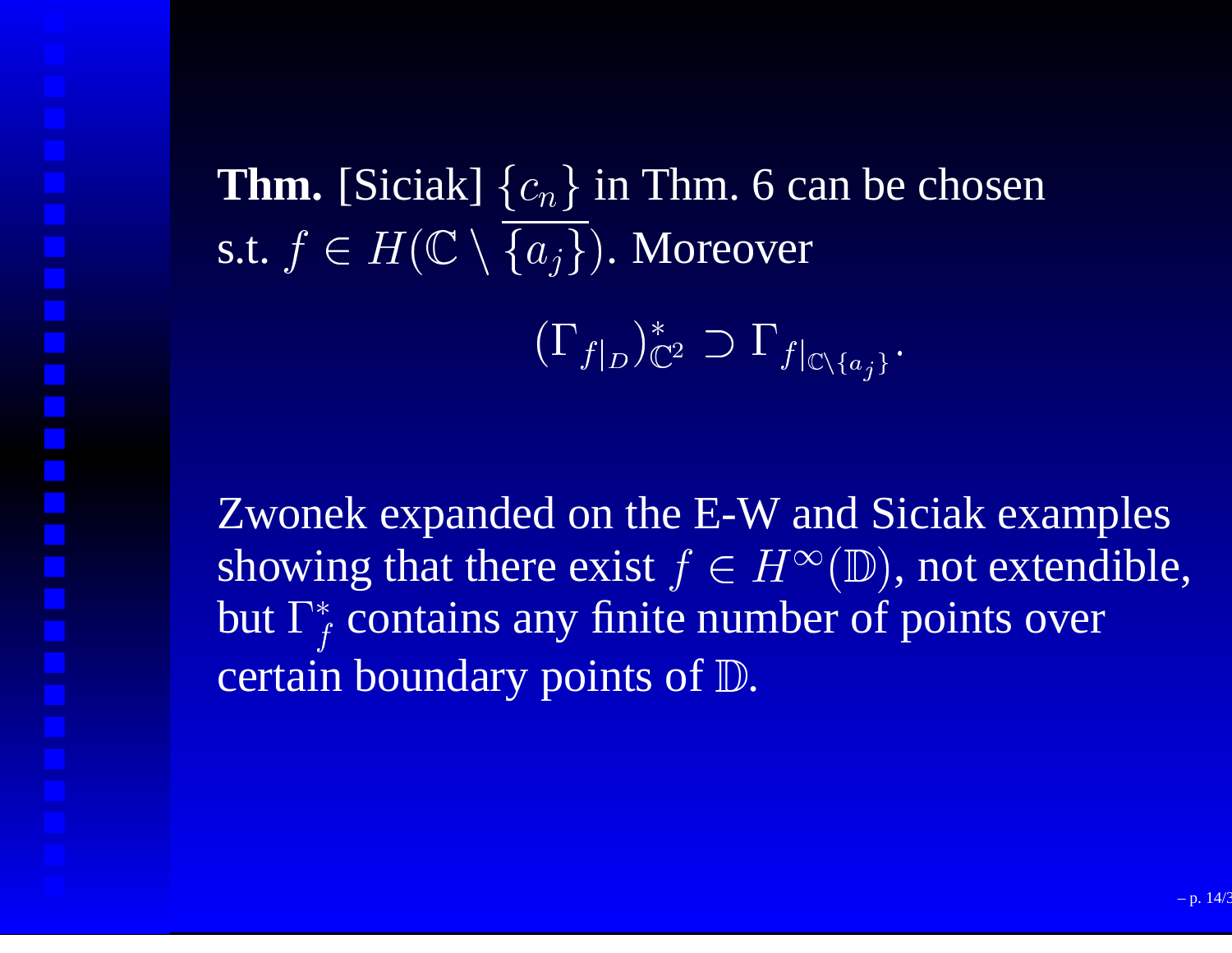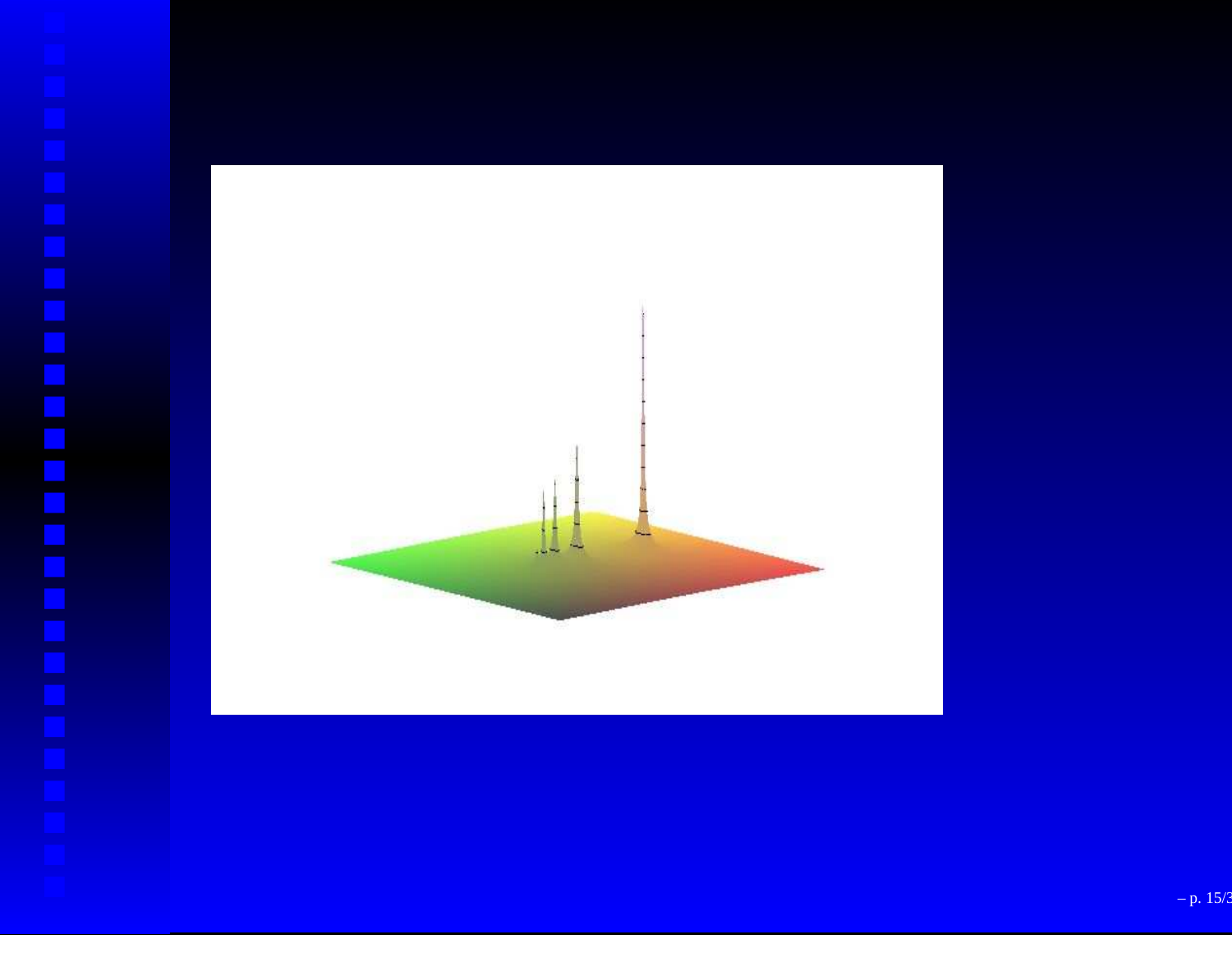# **Main results**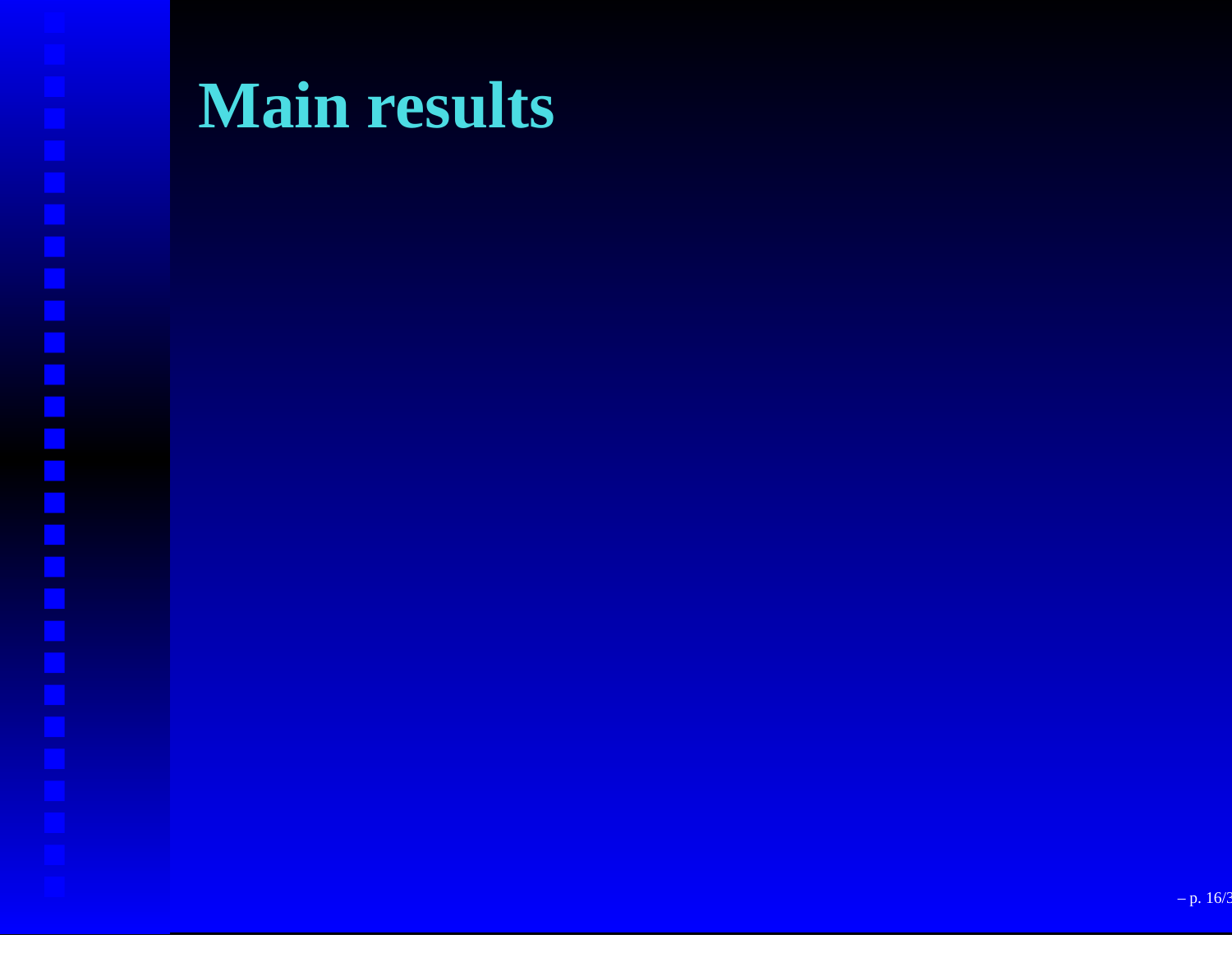#### **Main results**

D: domain in C, A: closed polar in  $D$ ;  $A'$ : limit points of A in D.

: limit points of A in D.<br> **nm. 8** If  $f \in H(D \setminus A)$ , **Thm. 8** If  $f \in H(D \setminus A)$ , then  $\Gamma_f \cup (A \times \mathbb{C})$  is *complete pluripolar in*  $D \times \mathbb{C}$ *.* If *f* does not extend holomorphically over A, then  $\Gamma_f \cup (A' \times \mathbb{C})$  is complete pluripolar in  $D \times \mathbb{C}$ .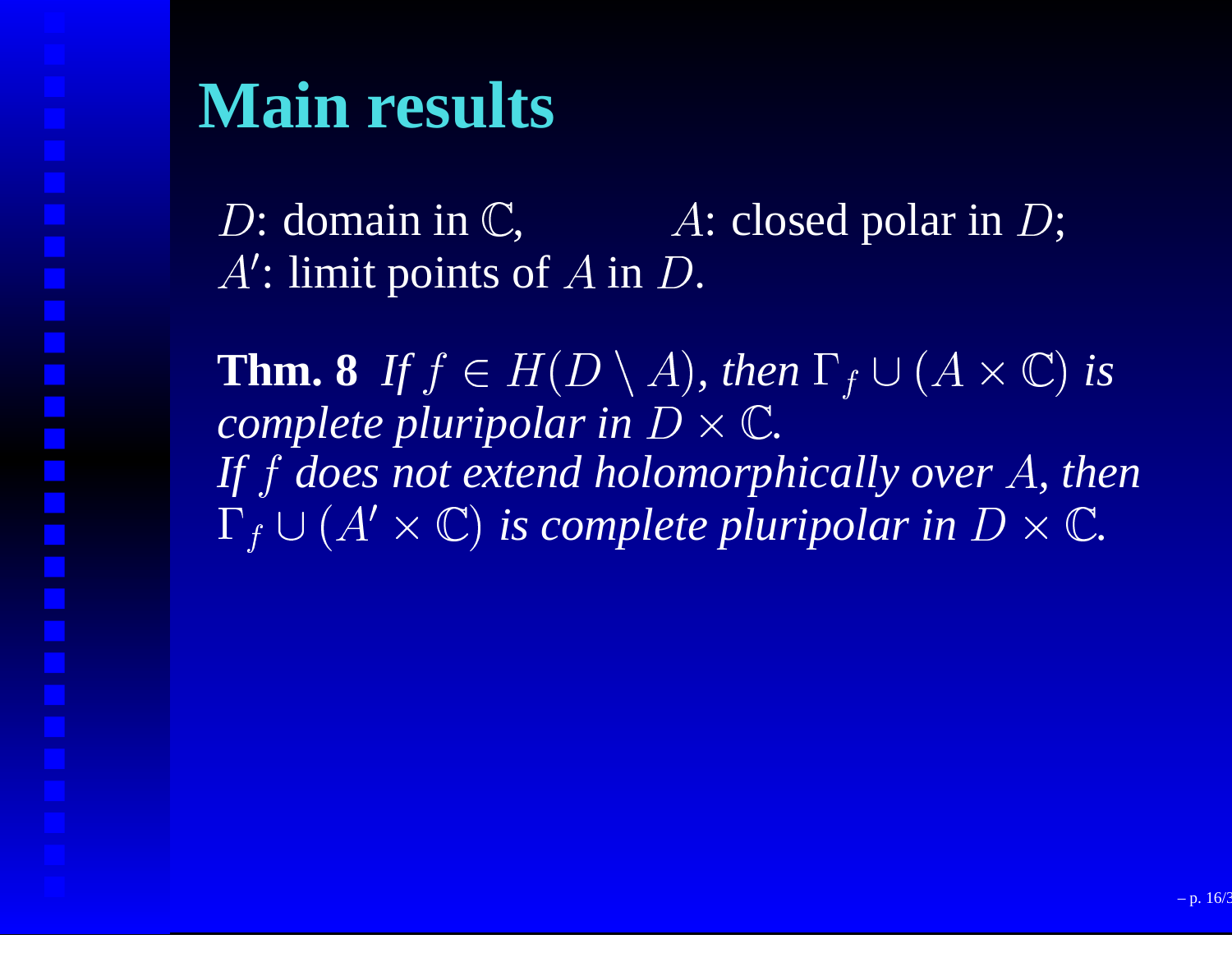#### **Main results ctd**

**Thm.** 9 Let  $f \in H(D \setminus A)$  not extendible over A and  $z_0 \in A$ . TFAE:

1.  $({z_0} \times \mathbb{C}) \cap (\Gamma_f)_{D \times \mathbb{C}}^* = \varnothing$ ;

2.  $D_{\geq R} = \{z \in D \setminus A : |f(z)| \geq R\}$  is not thin at  $z_0$  for any  $R > 0$ .

If  $D_{\geq R}$  is thin at  $z_0$  for some  $R > 0$ , then  $\exists w_0 \in \mathbb{C}$ , s.t.  $({z_0} \times \mathbb{C}) \cap (\Gamma_f)_{D \times \mathbb{C}}^* = (z_0, w_0).$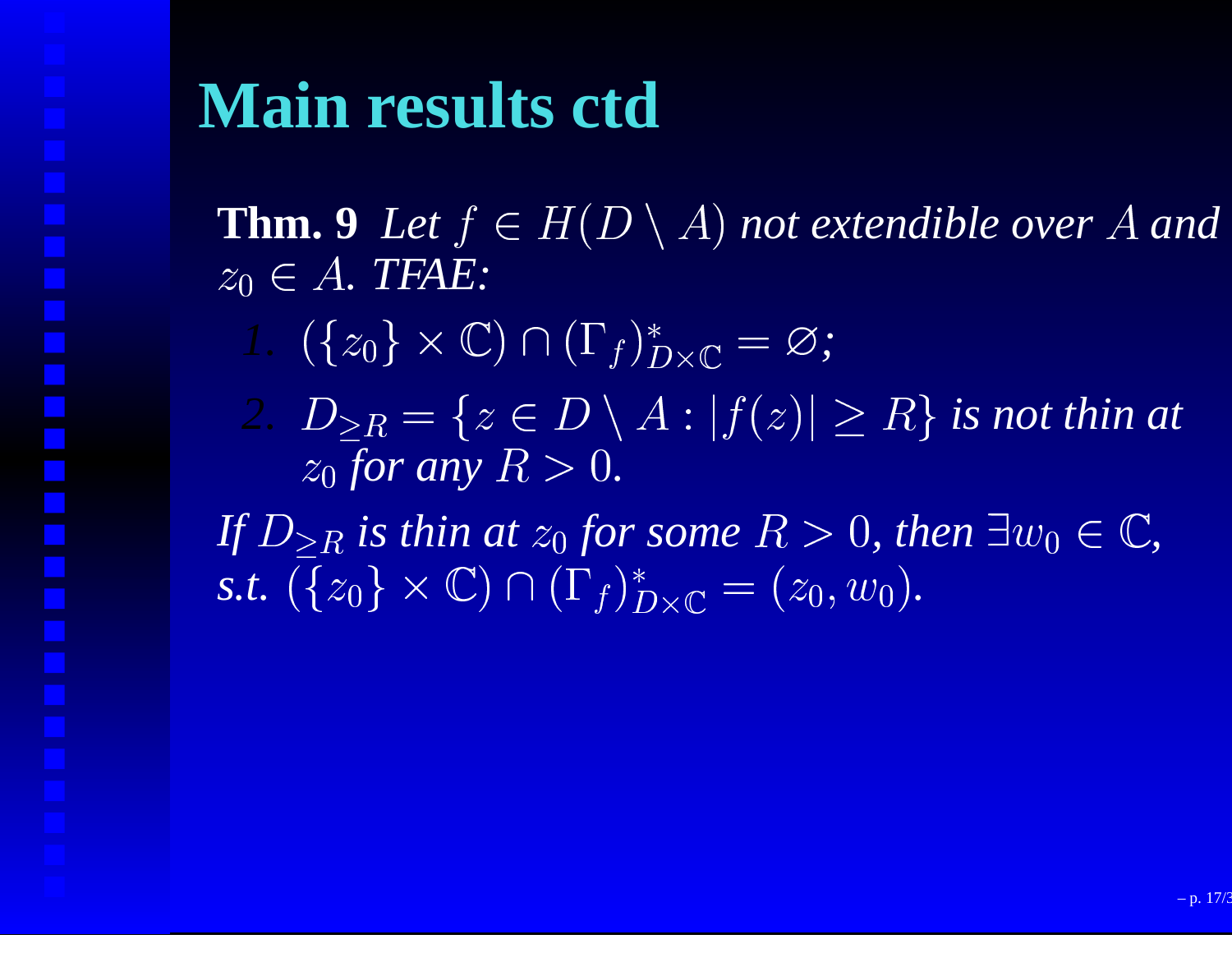### **Main results ctd**

Any graph is of  $G_{\delta}$ - and  $F_{\sigma}$ -type, hence by Zeriahi's theorem:

**Cor.** 10 Let  $D$  a domain in  $C$  and  $A \subset D$  closed  $polar.$  Suppose  $f \in H(D \setminus A)$  not extendible over A. Then  $\Gamma_f$  is complete pluripolar in  $D$   $\times$  $\int\int f dV$   $R > 0$  the set  $D_{\geq R}$  is not thin at any point of A.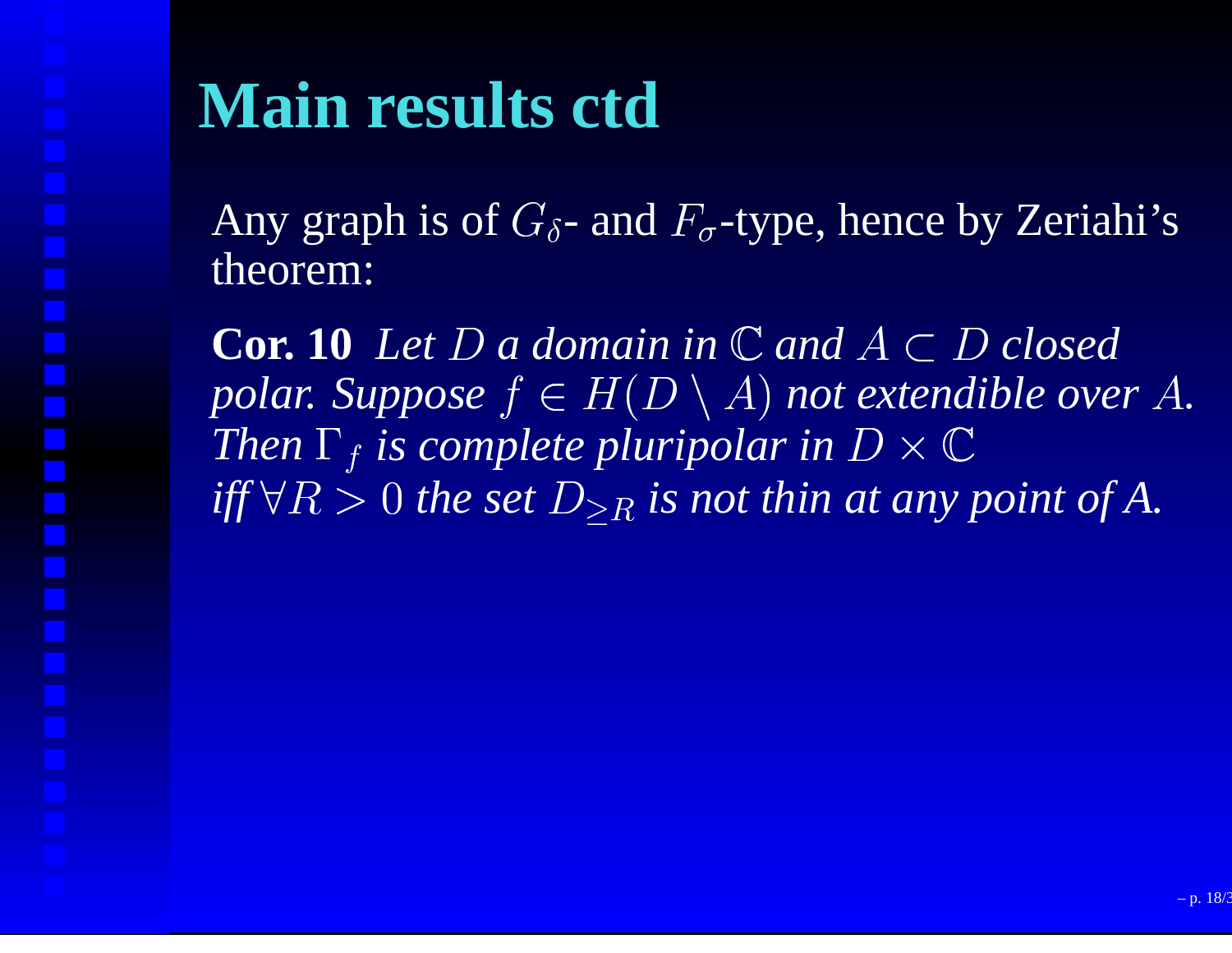#### **The role of**  $w_0$

Fix a disc  $\mathbb{D}_{\varepsilon}$  in  $D_{\leq R}$ . If  $D_{\geq R}$  is thin at  $z_0$ , then  $\{z_k\} \subset D_{\leq R}$  s.t.  $z_k \to z_0$  and harmonic measure satisfies

$$
\omega(z_n, \mathbb{D}_{\varepsilon}, D_{\leq R}) \geq c > 0 \quad (4)
$$

**Lemma** The limit points w of  $\{f(z_k)\}$  with  $z_k$ satisfying (4) give rise to points  $(z_0,w)\in \Gamma^*.$ But

**Lemma**

$$
\lim_{z_k\to z_0} f(z_k)=w_0
$$

exists independent of the  $\{z_k\}$  as long as ( as long as (4) is fulfilled.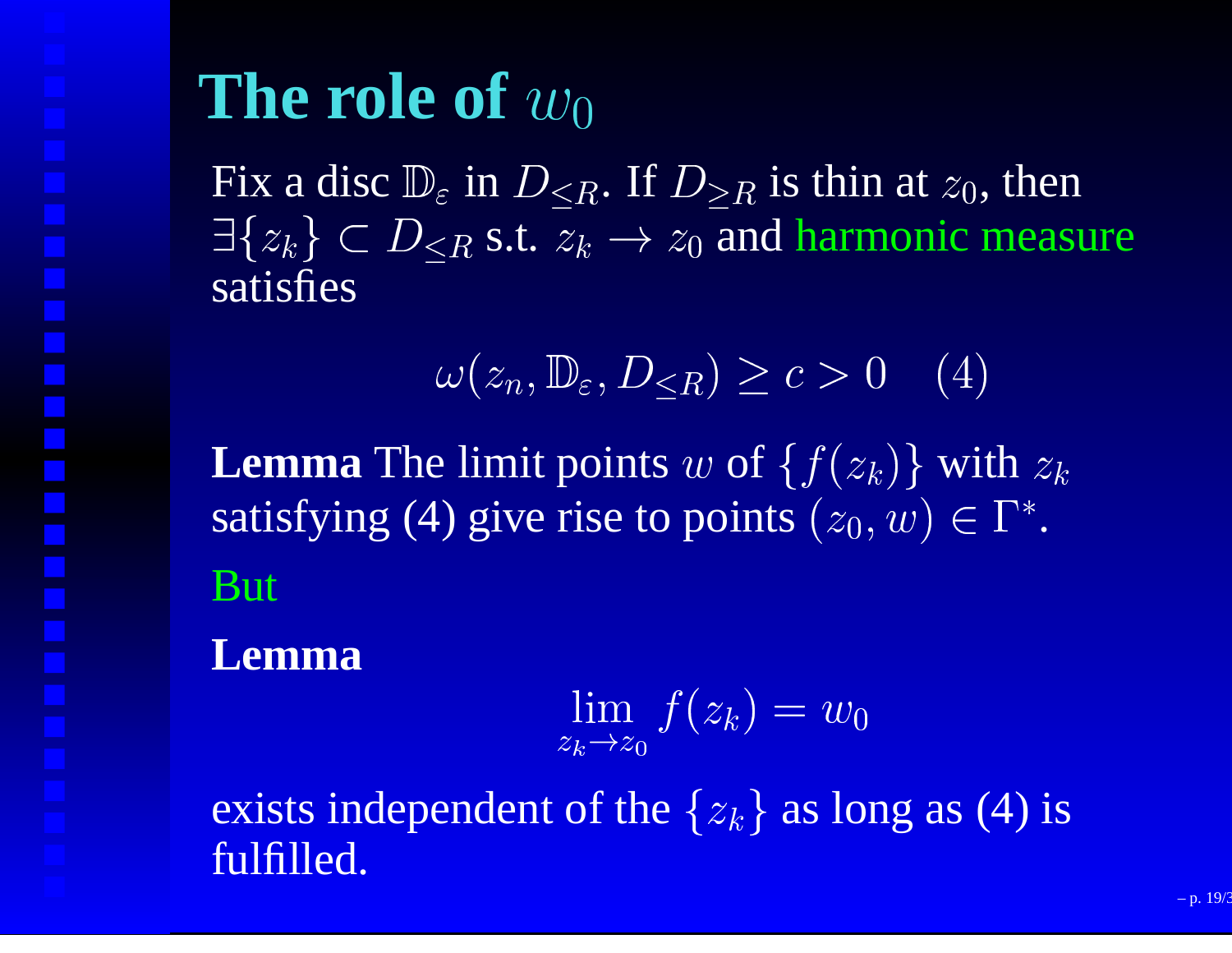: the maximal ideal space of  $H^\infty(\Omega)$ ;<br>, : the fiber over  $\lambda \in \Omega$ ;  $f(G) \subset \mathcal{M}$ : the homomorphisms  $f \mapsto f(G)$ - ,  $\sim$   $\sim$   $\sim$   $\sim$ .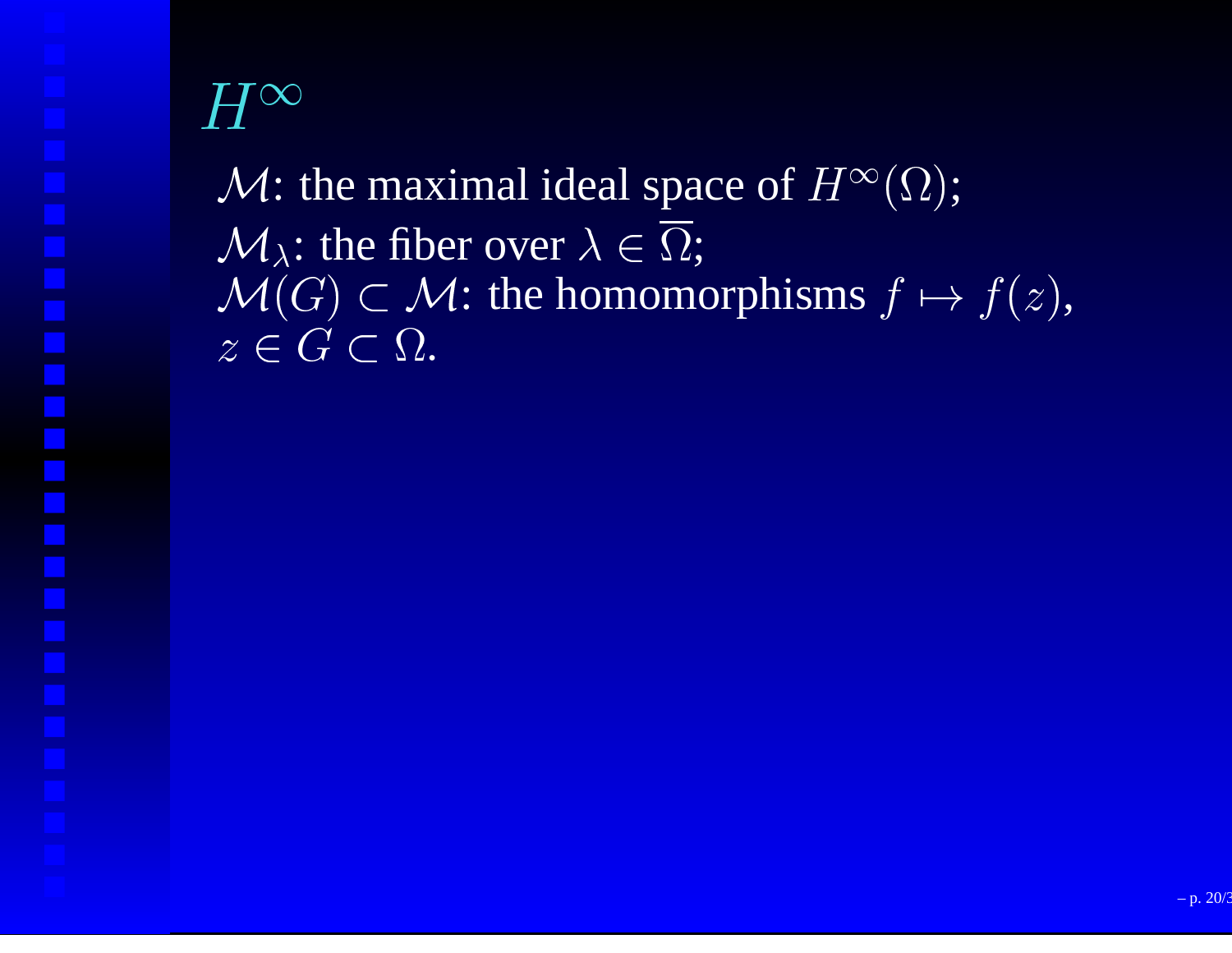: the maximal ideal space of  $H^\infty(\Omega)$ ;<br>, : the fiber over  $\lambda \in \Omega$ ;  $f(G) \subset \mathcal{M}$ : the homomorphisms  $f \mapsto f(z)$ ,  $\sim$   $\sim$   $\sim$   $\sim$ .

Zalcman (1969) and Gamelin and Garnett (1970) studied distinguished homomorphisms in  $H^\infty(\Omega)$ .

A distinguished homomorphism:  $\mu \in \mathcal{M}_\lambda$  with  $t \in \partial \Omega$  that is in the same Gleason part as (a component of)  $\mathcal{M}(\Omega)$ .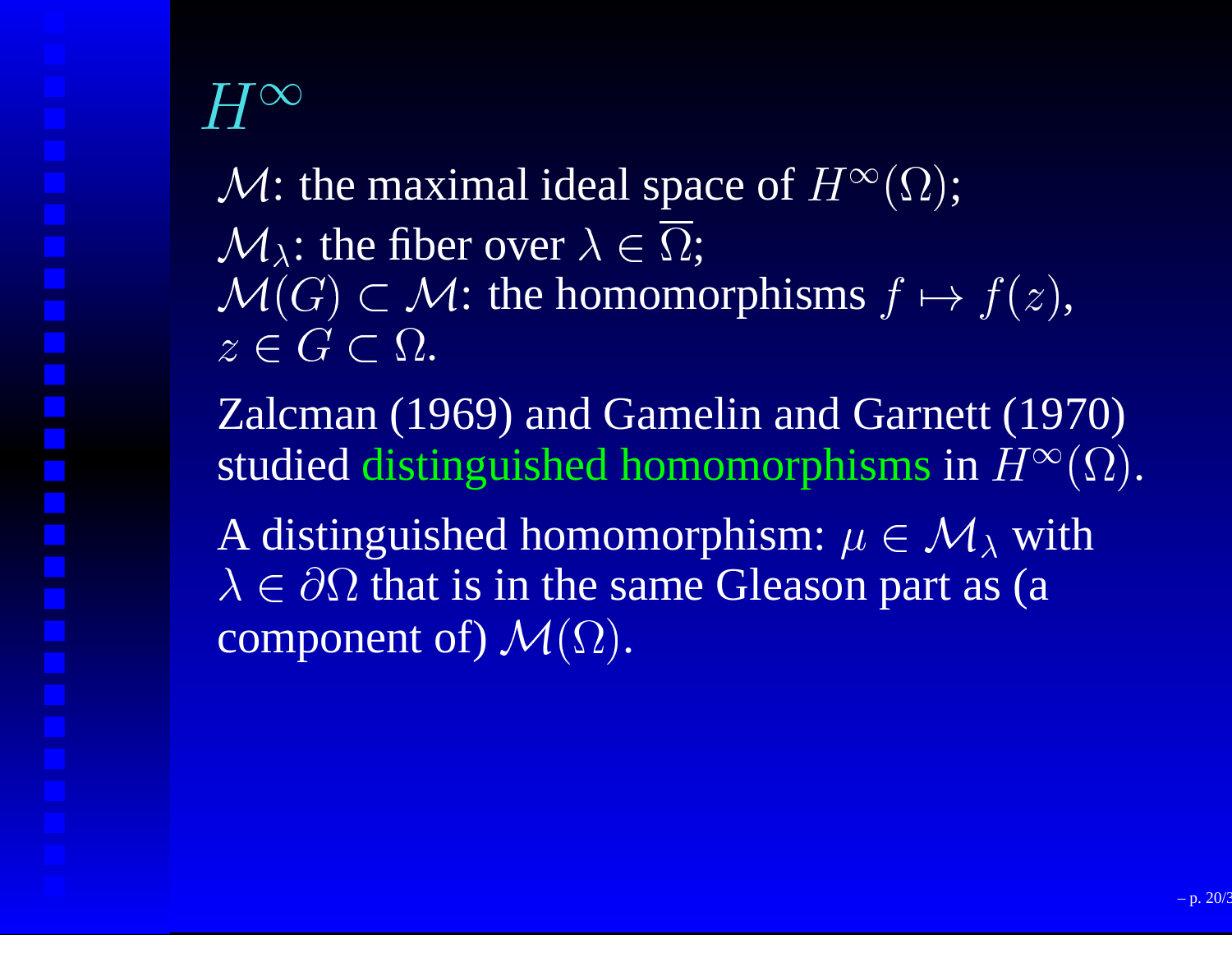#### **continued**

There can at most be one distinguished homomorphism in  $\mathcal{M}_\lambda$ .

The estimate on the harmonic measure shows that the point evaluations at  $z_k$  have pseudohyperbolic distance  $\leq C < 1$  to  $\mathcal{M}(\mathbb{D}_{\varepsilon})$ ), so any limit point of<br>Fleason part as  $\Omega$  and th<br>guished homomorphisr these must be in the same Gleason part as  $\Omega$  and the limit exists and is the distinguished homomorphism.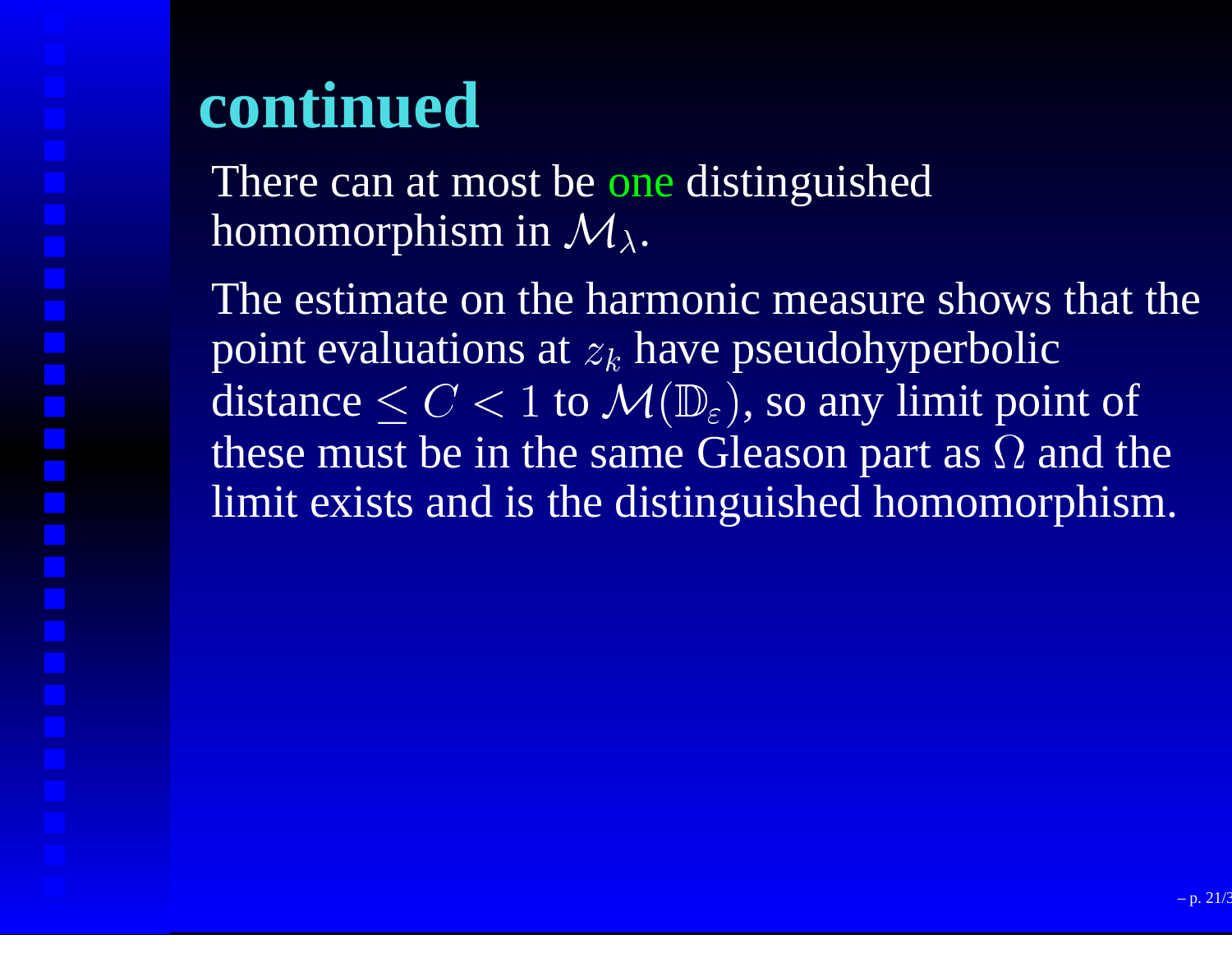#### **Proof of Thm 8: Approximation.**

**Thm.**[E-W] Assume  $f \in \mathbb{C} \setminus K$ ,  $f(\infty) = 0$ , compact polar.  $\exists$  rational functions  $r_n(z) = \frac{r_n}{\Omega}$  $\frac{n(z)}{n(z)}$ Or :  $\frac{n(z)}{n(z)}$  of<br>or any degree  $\leq n$  with singularities in K such that for any compact  $L \subset \mathbb{C} \setminus K$ 

$$
||f-r_n||_L^{1/n} \to 0, \quad \text{if } n \to \infty.
$$

 $\frac{1}{L}$ sup  $L$ <br>1p-: Here  $\frac{1}{\sqrt{2}}$ means sup-norm in  $L.$ 

Make  $h_n \in \mathrm{PSH}$ 

$$
h_n := \frac{1}{n} \log |(w - r_n(z))Q^n|.
$$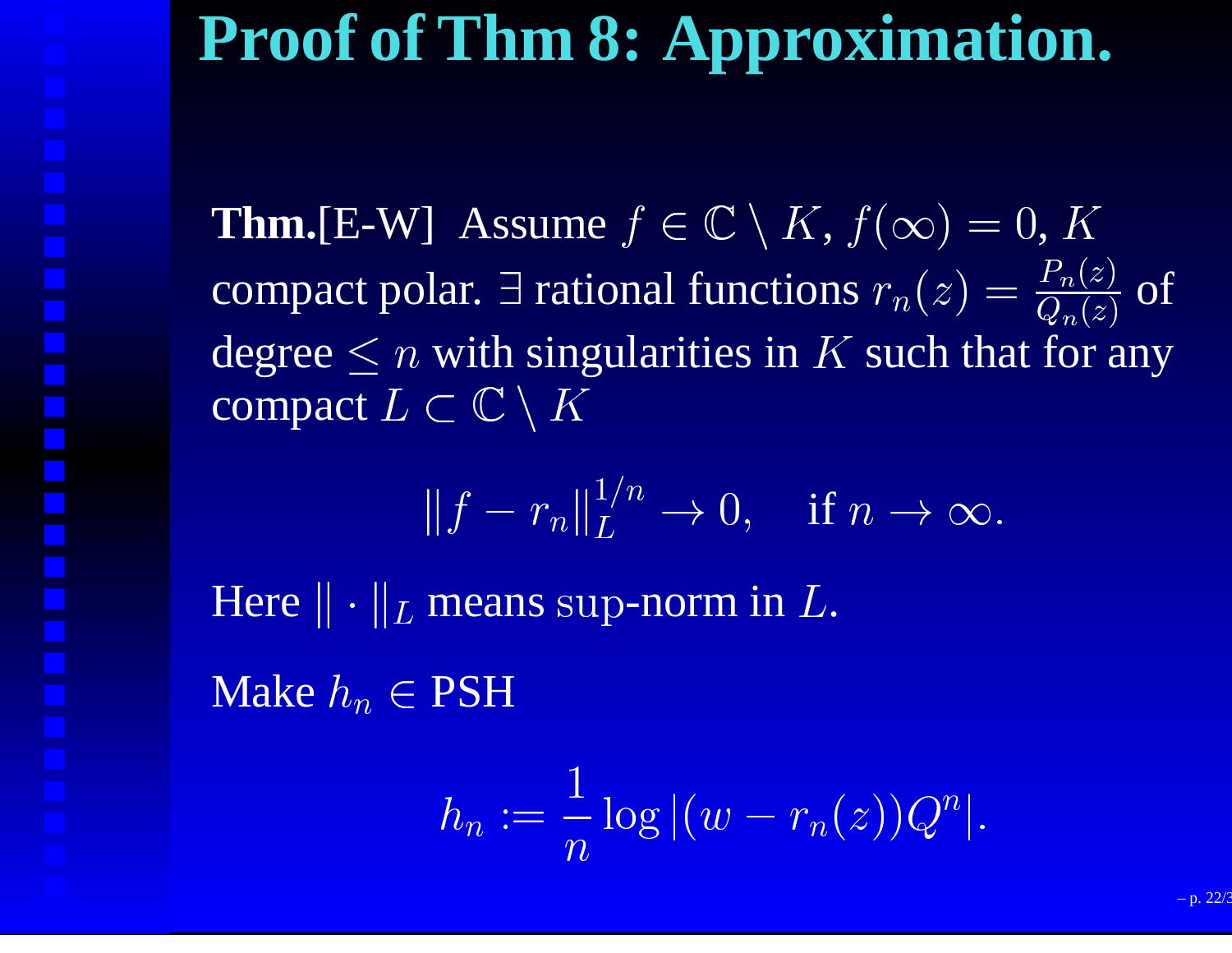# adapt  $h_n$

For large  $n(m)$ ,  $(m = 1, 2, \ldots)$ , with  $\overline{u_m := \max\{h_{n(m)} - \log(m+2), -m - \log(m+2)\}}$ 

 $|u_m| < 0$  on  $|z| < m$ ,  $u_m(z, f(z)) < -m$  on  $1/m < |z| < m$ ,  $u_m(z, w) > -C \log m$ 

on  $1/m < |z| < m$ ,  $|w - f(z)| > 1/m$ . Hence

$$
u = \sum \frac{1}{m^2} u_m \in \text{PSH}(\mathbb{C}^2).
$$

 $\Gamma_f \subset \{u = -\infty\} \subset \Gamma_f \cup (A \times \mathbb{C}).$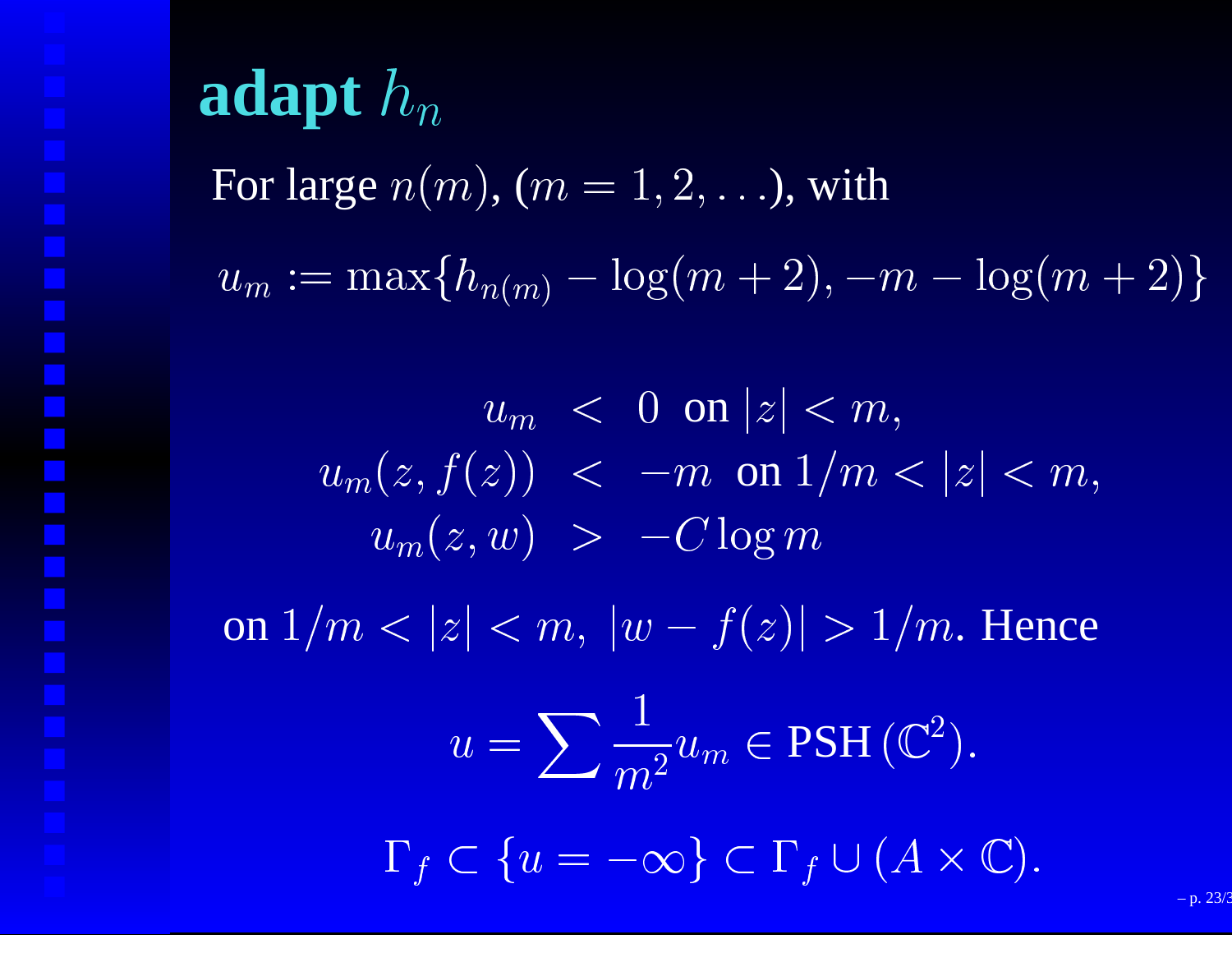# **Proof of Thm. 9**

1. Use Thm. 8;  $\exists h \in {\rm PSH}\,(D \times {\mathbb C})$  s.t.  $h = -1$ precisely on  $\Gamma_f \cup A \times \mathbb{C}$ . 2. A (new?) result in classical potential theory: **Thm.** D a bdd domain in  $\mathbb C$  and  $S \subset D$  a closed disc. If  $K\subset \partial D$  is compact polar, then for  $z\in$ 

 $(z, S, D) = \inf \{ \omega(z, S, D \cup U) : K \subset U \text{ open} \}$  $(S, D) = \inf \{ \omega(z, S, D \cup U)$ <br>K is non-thin w.r.t.  $\partial D$ , then

If  $z \in K$  is non-thin w.r.t.  $\partial D$ , then

 $\inf \{\omega(z, S, D \cup U) : K \subset U \text{ open}\} = 0$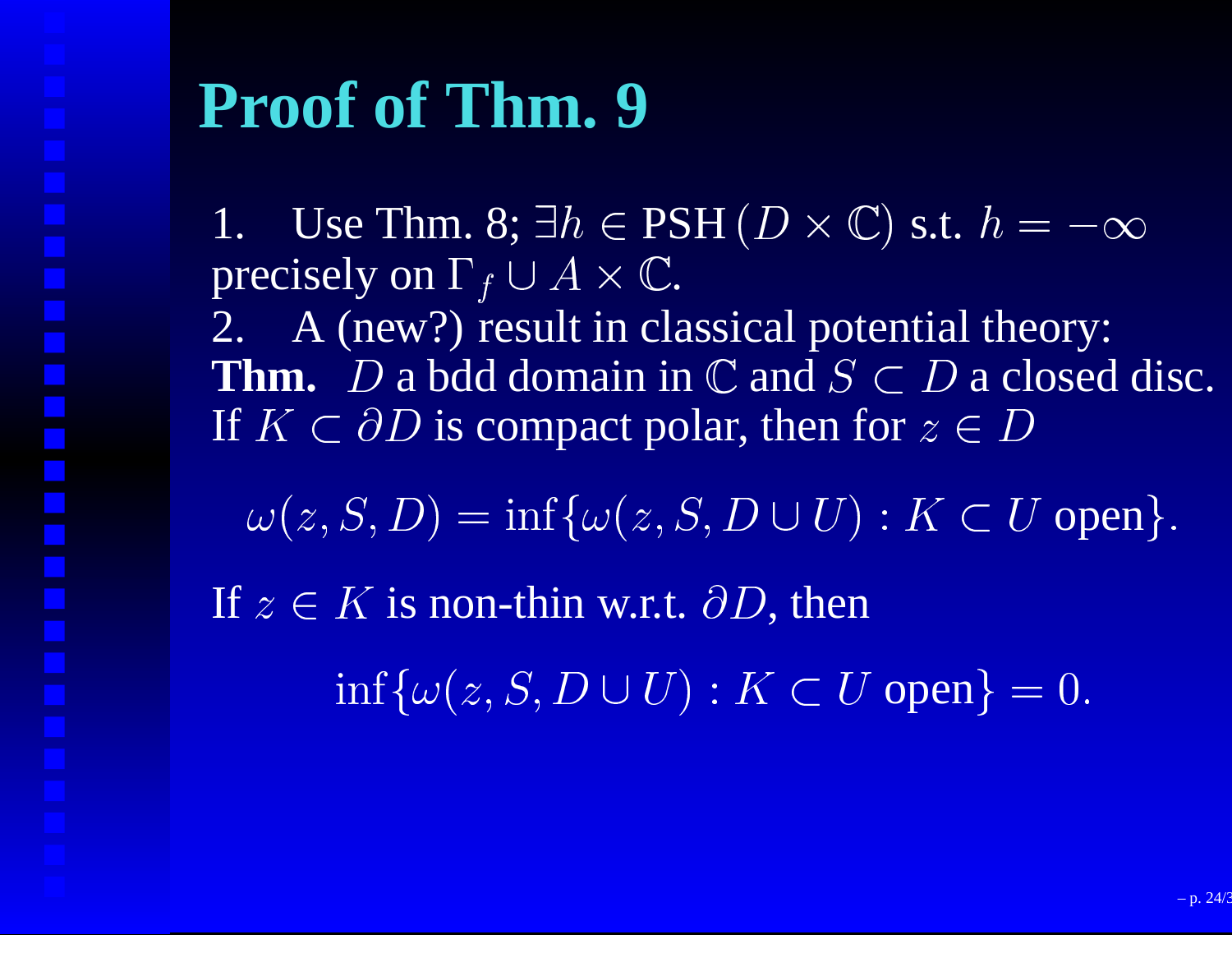# **Proof of Thm. 9**

Fix  $\triangle$  a closed disc in  $D_{\leq R} = \{z \in D \setminus A : |(f(z))| < R\}$ .  $\forall \varepsilon > 0$  and  $\forall$ non-thin  $p \in A$  w.r.t.  $\partial D_{\leq R} \exists$  a nbhd U of A and  $h_p \in SH(D_{\leq R} \cup U)$  with  $h_p < 0$ ,  $h_p(p) = -\varepsilon$ ,  $h|_{\Delta}=-1.$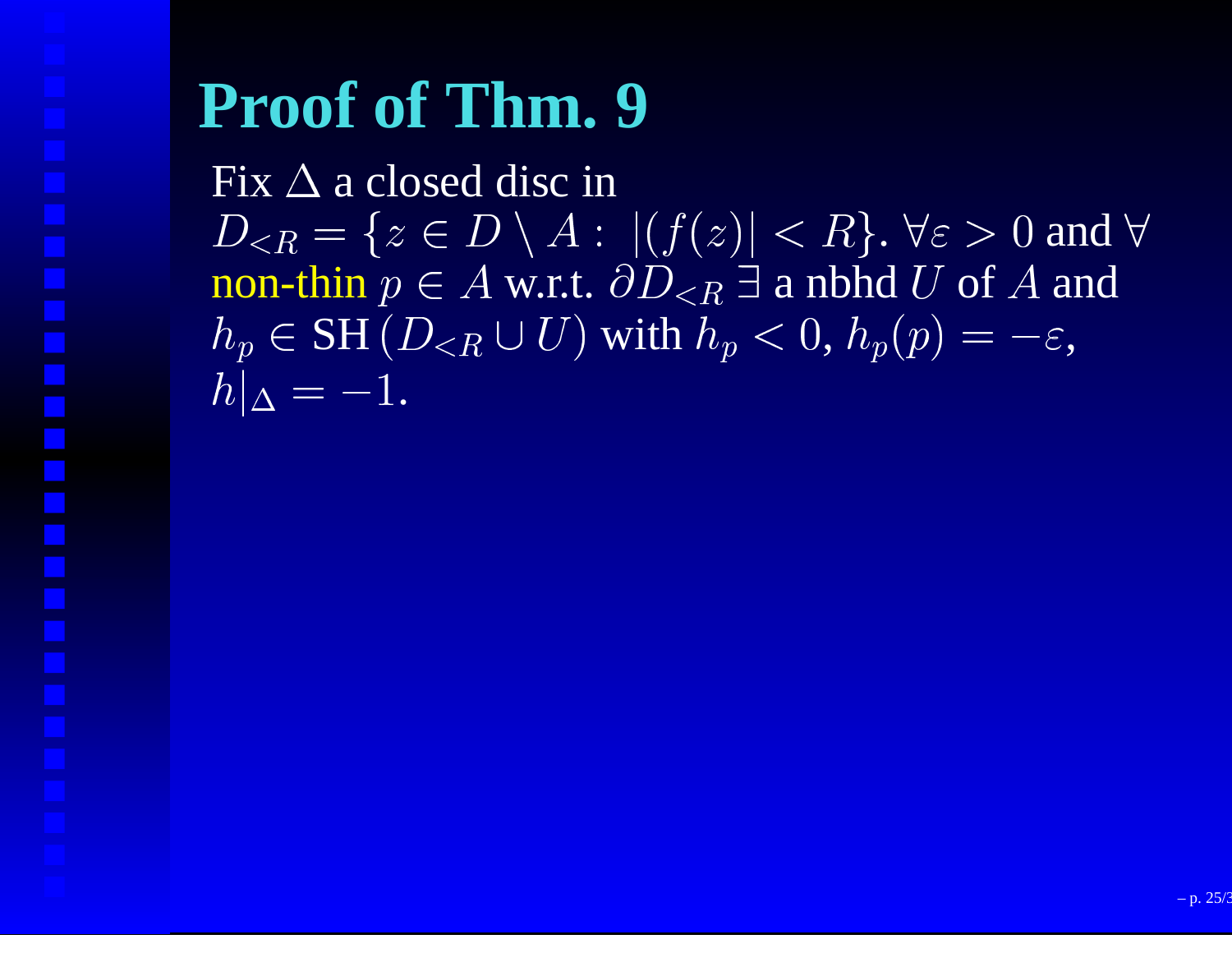# **Proof of Thm. 9.**

3. View  $h_n$  as a PSH-function on a nbhd of  $u =$ in  $D_{< R-1}^2.$  This admits extending  $h$  to a PSH-function  $\begin{array}{c} R \ \begin{array}{c} \textsf{C} \end{array} \end{array}$  $0<$  on  $D_{< R-1}\times \mathbb{D}$  $-1$  with h - $\alpha$  and  $\alpha$  and  $\alpha$  -,  $\phi(p,w) = -\varepsilon.$ 

nonted sum of such b s olve 4. Weighted sum of such  $h$ 's gives PSH-function  $v$ that has

5. Conclude:  $v|_{\Gamma_f} = -\infty$  and  $(\Gamma_f)_{D \times C}^* = \Gamma_f$  is complete pluripolar. complete pluripolar.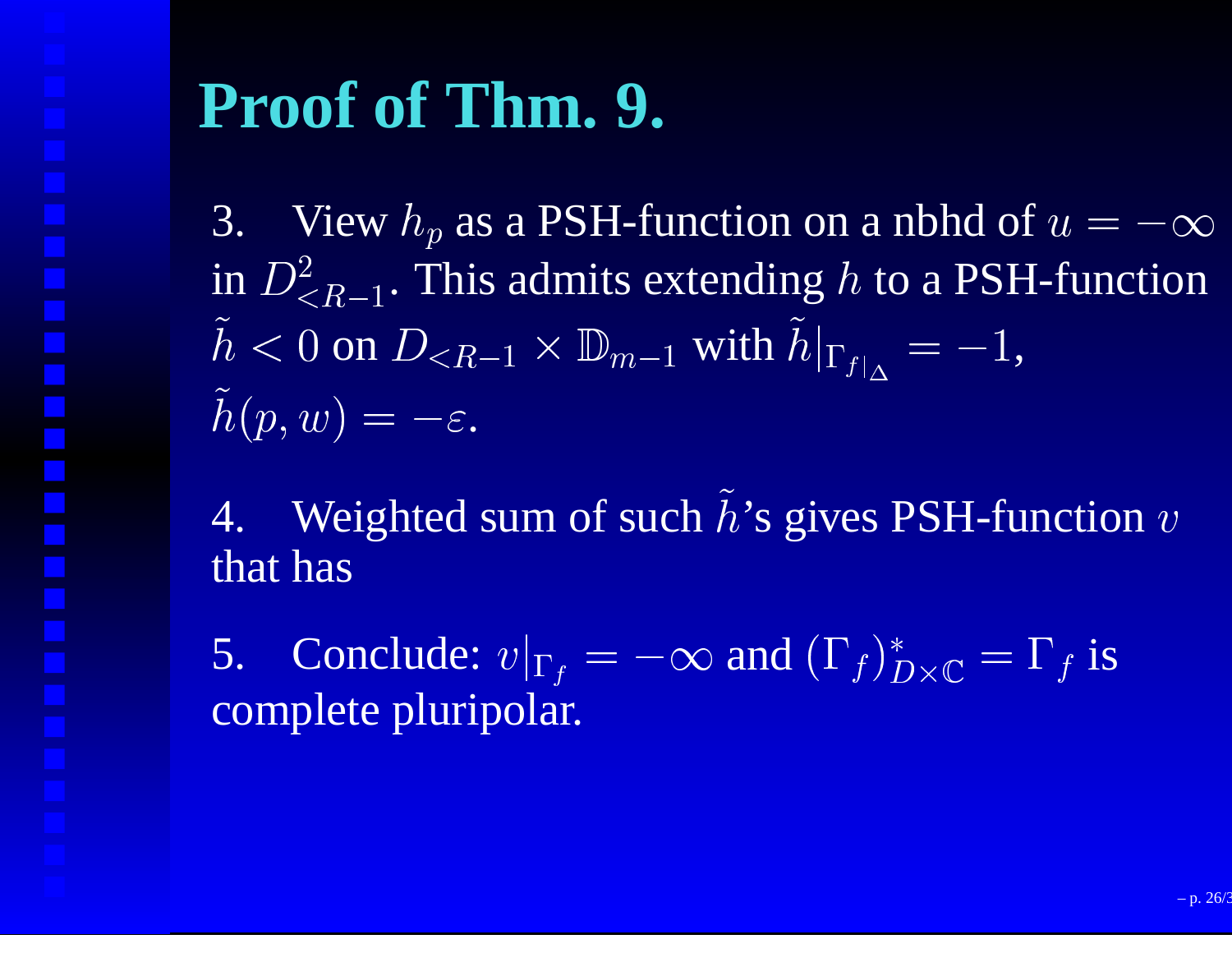$$
a_n = \frac{1}{n}, A = \{a_n : n \in \mathbb{N}\}
$$
  $D = \mathbb{C} \setminus \overline{A}$ .  
Let  $c_n = e^{-n^2}/n^2$ ,  $r_n = e^{-n^2}$ 



is well-defined on  $\mathbb{C} \setminus A$ .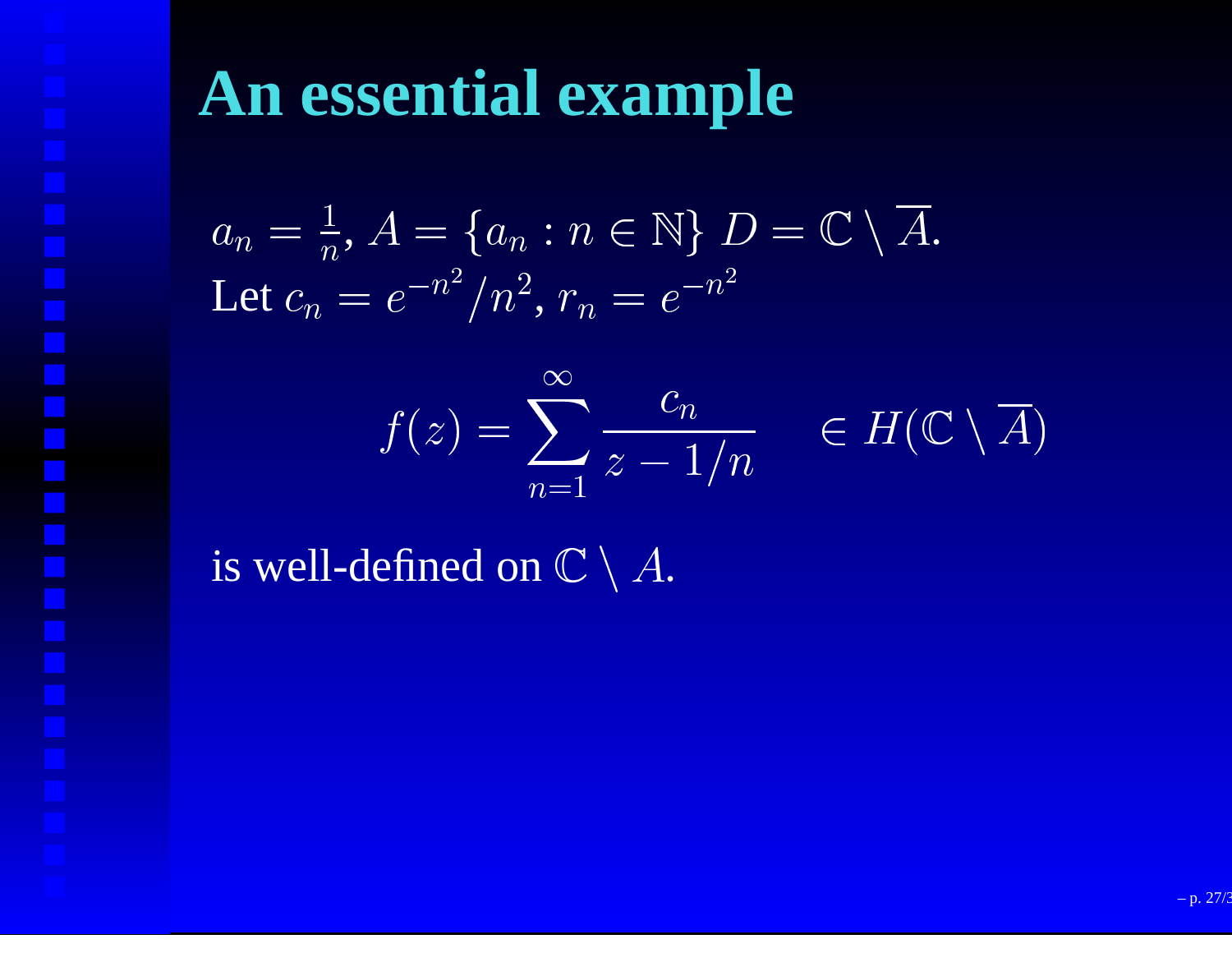$$
f_N = \sum_{n=1}^N \frac{c_n}{z - 1/n} + \sum_{n=N+1}^\infty \frac{c_n}{-1/n}.
$$
  

$$
|f_N| < 10 \quad \text{on } \mathbb{C} \setminus \left(\bigcup_{1}^N B(1/n, r_n)\right);
$$
  

$$
|f| < 10 \quad \text{on } \mathbb{C} \setminus \left(\bigcup_{1}^\infty B(1/n, r_n)\right).
$$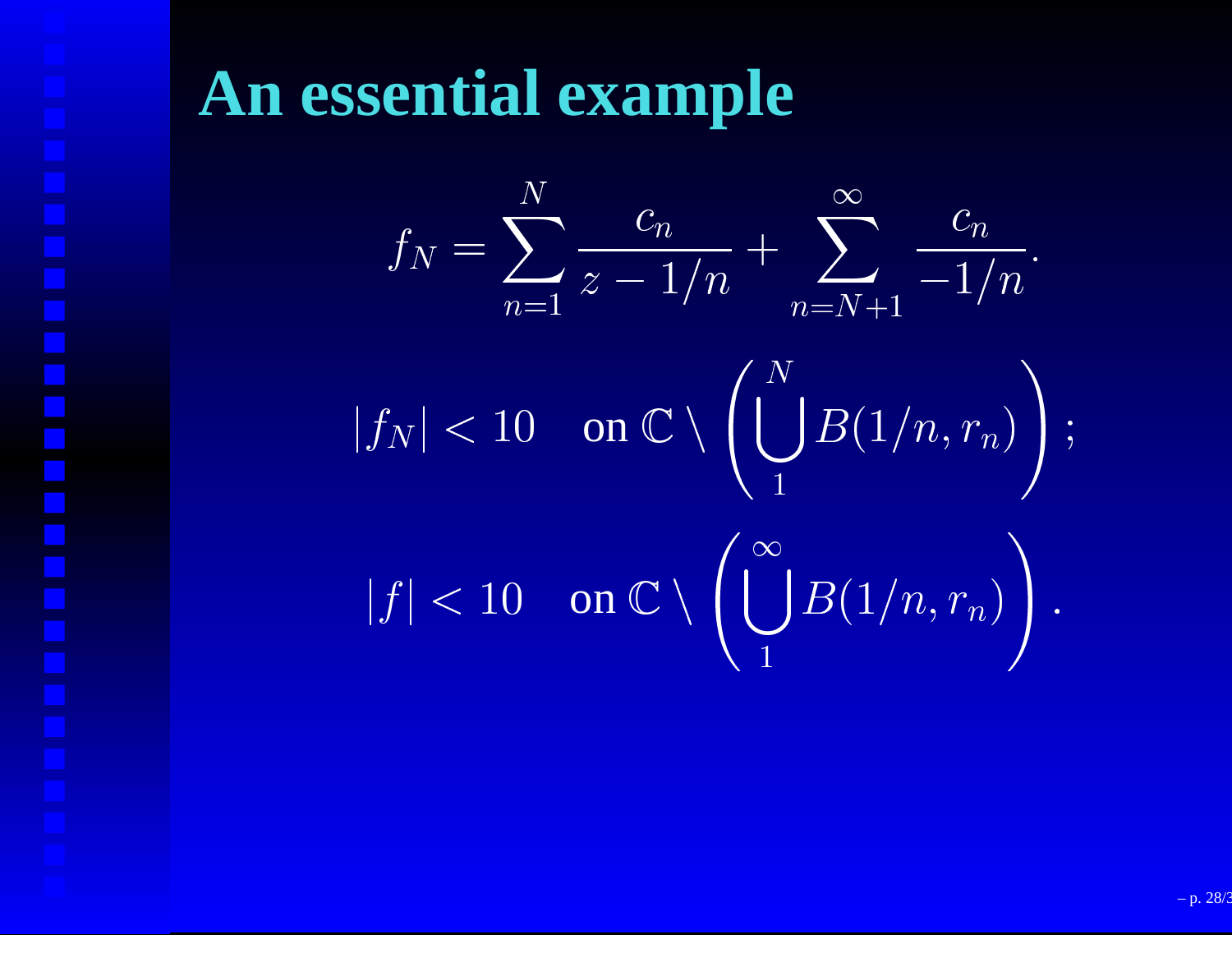With  $\gamma = C(0, 2/3), E_N = \mathbb{D}_{2/3} \setminus (U_1^N B(1/n, r_n)),$ 

 $\omega(0,\gamma,E_N) \geq c > 0$  independent of N(!)

 $|f| < 10$  is not a Dirichlet domain.